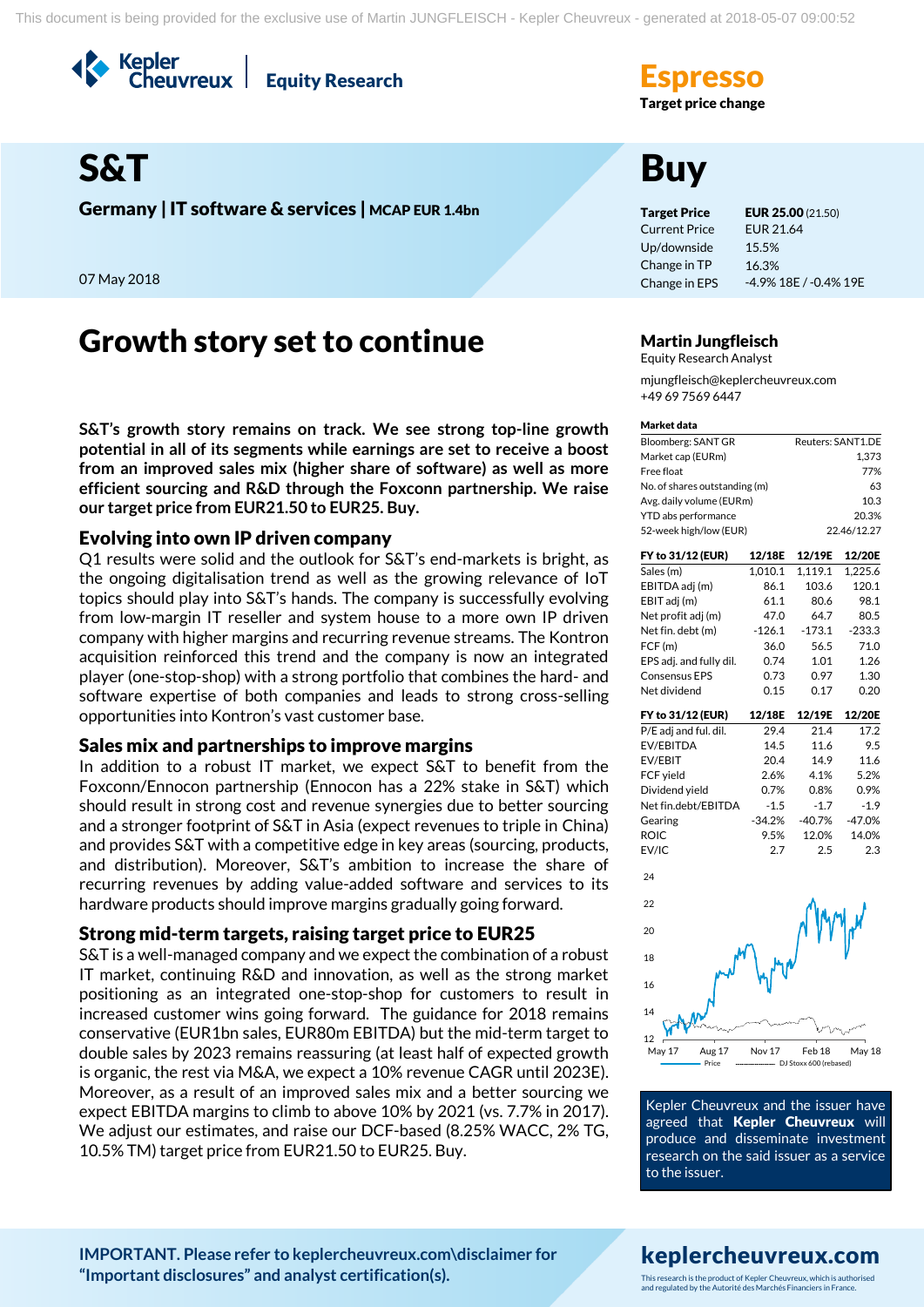

# Solid market positioning and outlook

S&T operates under three segments: 1) IT Services 2) IoT Solutions and 3) Embedded Systems. The latter comprises the Kontron acquisition (2016). We see solid growth prospects and strong cross-selling potential in all three divisions. With an increased focus on IoT and Embedded Systems, S&T is successfully evolving from low-margin IT reseller and system house to a more own IP and own solution driven company with higher margins. S&T is now able to cover a large number of IoT and Industry 4.0 and other projects entire value chains.

S&T is now an integrated player and responsible for the development, implementation, operation, and marketing of proprietary IT hardware, software and solutions in multiple regions and vertical markets. This was reinforced by the Kontron acquisition which hardware and middleware know how join S&Ts expertise in software and consulting as well as the expertise of Foxconn. We expect the combination of a robust IT market, continuing R&D and innovation, as well as the strong market positioning as an integrated one-stop-shop for customers to result in increased customer wins going forward.

*We see solid growth prospects and strong cross-selling potential in all three divisions*

*S&T is now an integrated player* 

### Chart 1: Revenue split (2018E) Chart 2: EBITDA split (2018E)





Source: Kepler Cheuvreux Source: Kepler Cheuvreux Source: Kepler Cheuvreux

Although S&T is more increasingly evolving towards a more own IP driven company and we expect the IoT Solutions and Embedded Systems business to contribute close to 80% of the group's EBITDA going forward, the IT Services business remains important to the group (active in the DACH region and recently strong Eastern Europe) also as it is used for implementation of IoT Solutions products. We see the ongoing digitalisation trend (including topics such as mobility, cloud, security) as well as the increasing complexity of IT systems as drivers for increasing IT spend and outsourcing that should benefit S&T's IT Services division. Furthermore, the market is consolidating (with S&T as the consolidator) and additional M&A in IT Services will *S&T is increasingly evolving towards a more own IP driven company*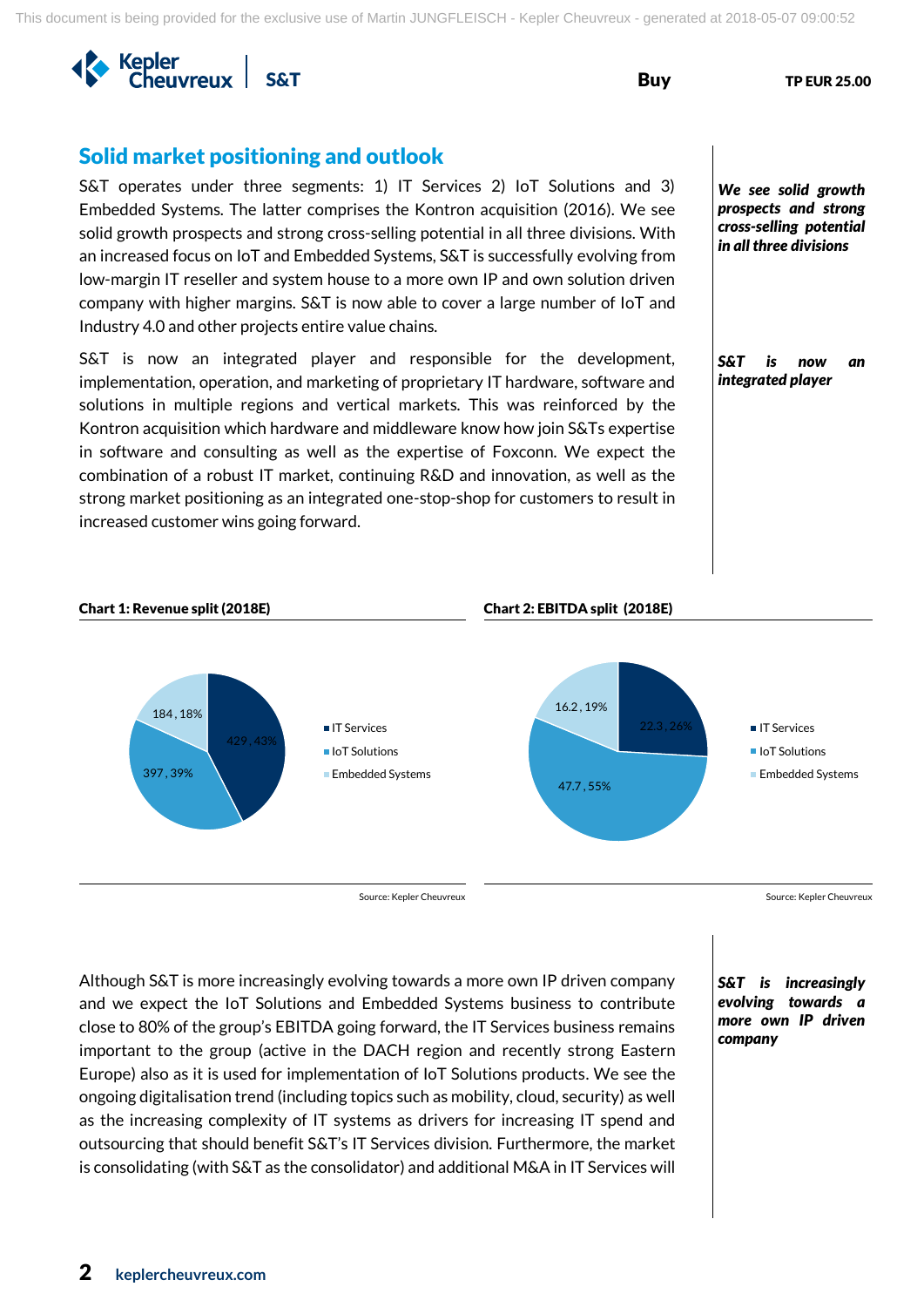broaden the market and open up to other customer groups which will also help in the distribution of S&T's products, especially for special purpose technologies.

### IoT Solutions – the group's growth driver

IoT solutions, the largest revenue and EBITDA contributor, is the core growth driver of the group which should deliver high single digit to low teens growth over the coming years. In the IoT Solutions segment S&T develops and markets a wide range of proprietary products and solutions that combine its hardware and software expertise mainly in the vertical markets of industrial automation, medical technologies, infotainment and smart energy. The segment was also strengthened by parts of the Kontron group and includes the activities of the group outside of the North American market (IoT Solutions is mainly active in Europe). Parts of the product portfolio are:

- Solutions for control production equipment (i.e. control computers, touch screens etc.) and development of interfaces (APIs) providing access to a range of hardware components
- Smart Energy solutions and appliances (i.e. energy monitoring)
- Security functionalities for embedded systems (i.e. for remote systems of health management) as well as in infotainment (i.e. security solutions in betting software)
- Industrial automation solutions

The market outlook is solid and we expect strong demand for IoT solutions that combine hardware (Kontron) and software (S&T) expertise. The acquisition of the Kontron sub group has further strengthened the portfolio by adding customized hardware and software based specialised systems that were developed to serve niches in several markets.

Increasing digitalisation and the emergence of industry 4.0 is unleashing a revolution that combines IT (information technologies) and OT (operational technologies). This is done by technologies such as cloud computing (IoT platforms) and the transformation of embedded systems into IoT devices. We expect S&T to benefit from its one-stop-shop capabilities as it covers the entire value chain from the embedded computers on the factory floor as well as software and security. Thus, companies will benefit to work with just one partner and receive their IT from one source.

We expect S&T to benefit from this trend and expect it to penetrate the IoT market quickly. The IoT market is still young but is growing fast and in 2020 it is estimated that there will be 25bn connected devices to the internet as machines are becoming equipped with sensors and made "smart". Moreover, S&T is positioned well in IoT as it covers c. 70% of the areas most IoT investments will be made in and also addresses most end-markets with the highest IoT spend.

*IoT solutions, the largest revenue and EBITDA contributor, is the core growth driver of the group*

*Increasing digitalisation and the emergence of industry 4.0 is unleashing a revolution*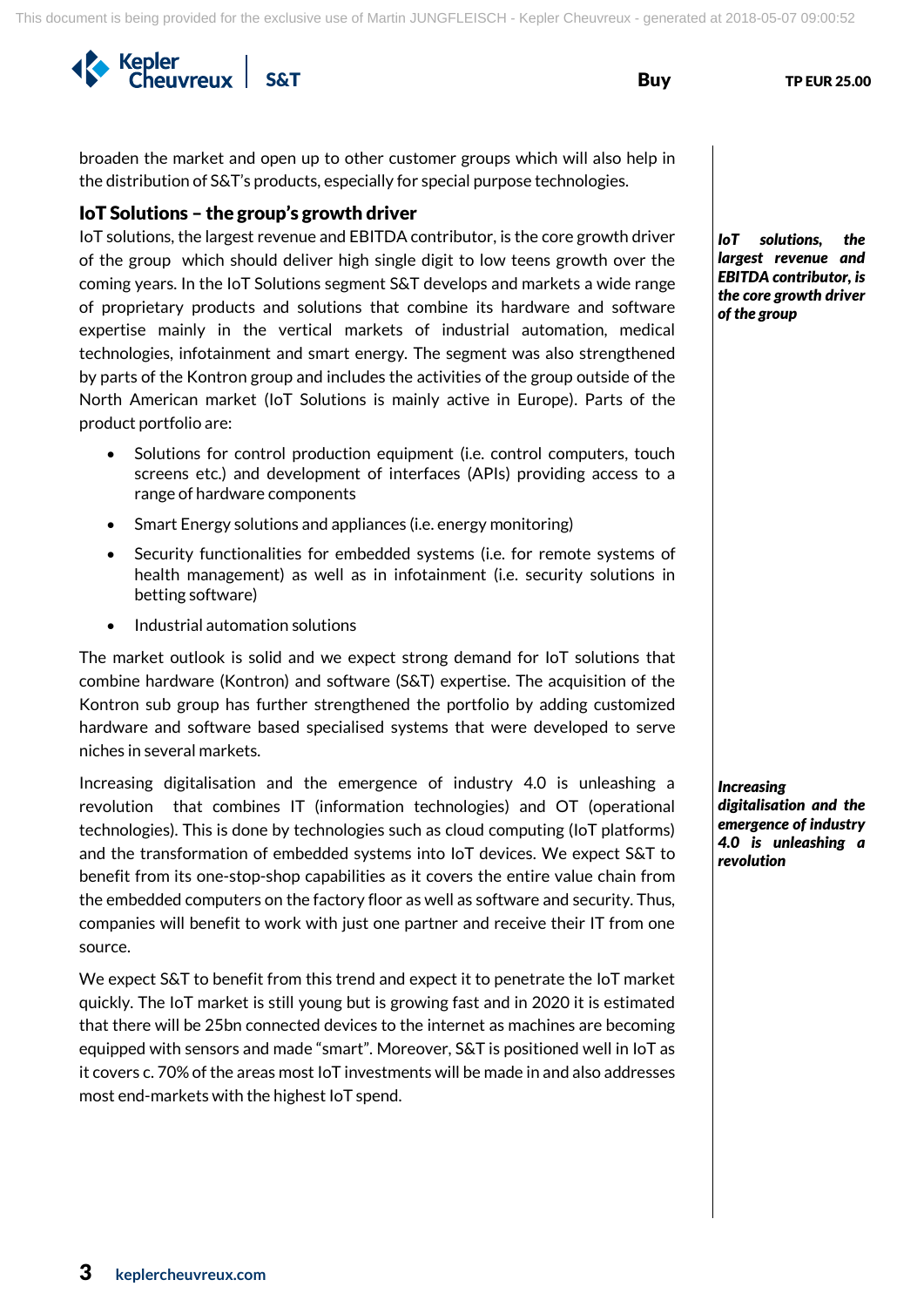

Moreover, S&T continues to focus on cross-segment R&D (S&T created a CTO position in 2017, spent 13% of revenue on R&D) and establishing partnerships. In 2017, S&T has established SUSiEtec, one of the group's largest projects, which is a middleware platform for connecting IoT devices (IoT Platform). In addition, S&T's Embedded Cloud and TSN (time sensitive networking) were introduced in 2017. The Embedded Cloud is a secure and scalable cloud solution which is based on Microsoft Azure and intends to accelerate the digital transformation of customers. Here, S&T has developed "Microsoft Azure Certified IoT" hardware as well as pre-configured and integrated IoT Solutions based on Microsoft Azure for OEM suppliers in the area of industrial automation. The seamless integration into Microsoft Azure makes it easy for manufacturers and operators of systems to adapt quickly.

*S&T continues to focus on crosssegment R&D and establishing partnerships*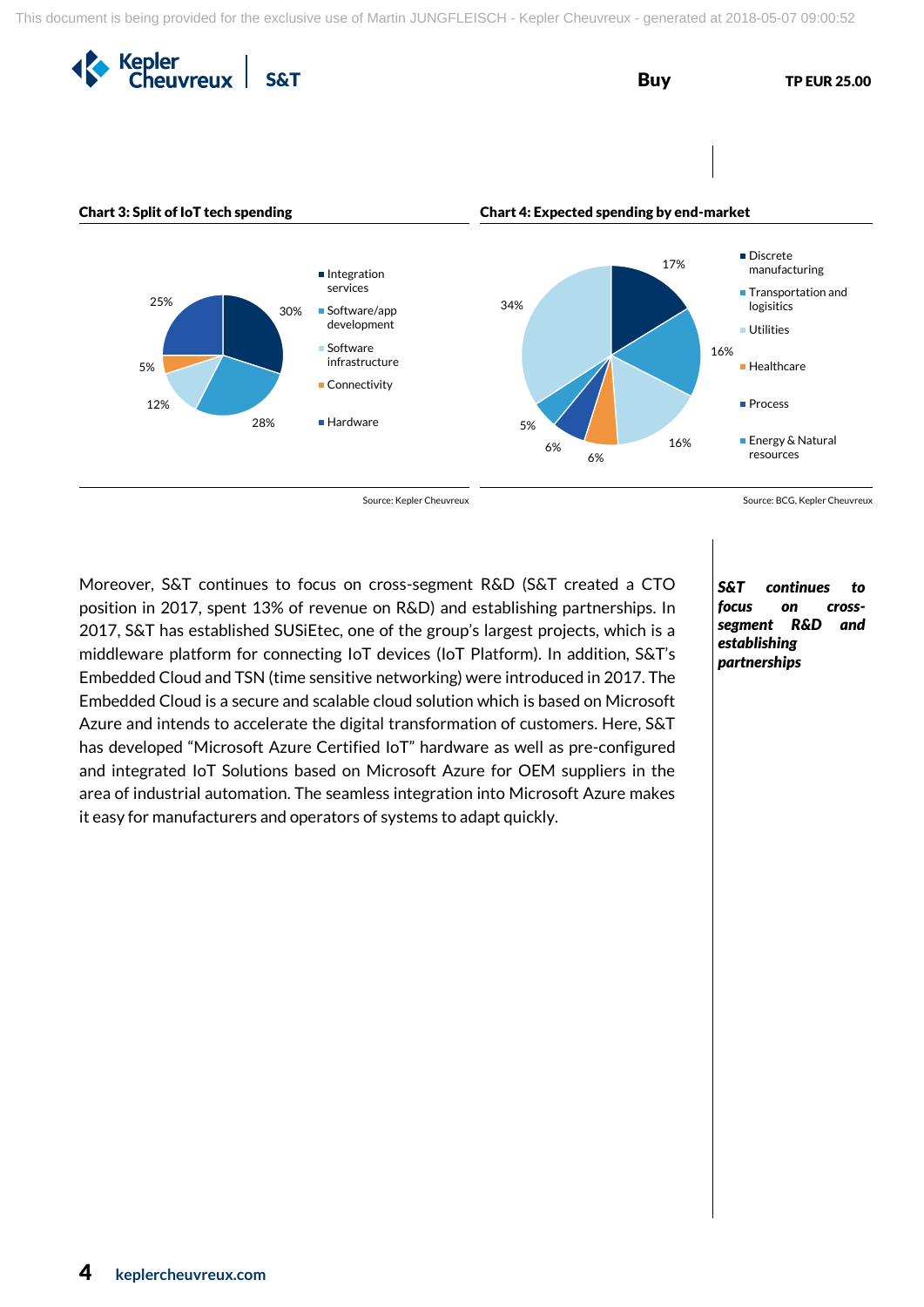



### Embedded Systems – increasing share of software driving growth

S&T's Embedded Systems segment was established in 2017 post the Kontron acquisition and mainly includes the activities of the Kontron group in the North American market. The segment mainly operates in the verticals of aviation, transport, and communication. Parts of the product portfolio are:

- Implementation of broadband and multimedia services in aircrafts (Kontron's IFE hardware has been installed in more than 4,000 aircrafts so far)
- Development of digital signage solutions for public transports, communication in transport
- Deployment of hardware in communication equipment (Carrier grade servers for telecom corporations)

We also expect the Embedded Systems segment to continue to show strong growth (we forecast a 7% CAGR until 2023) also driven by increased digitalisation and increased technology penetration in every-day-life equipment (i.e. trains, medical equipment, airplanes etc.) and new projects (i.e. S&T's embedded server). Also, the increased relevance in the Internet of Things are is expected to benefit the Embedded Systems segment: The average value of embedded systems in 2016 was EUR948 but if these systems are part of IoT, the value increased to c. EUR2,300. Here, we also expect an increase in sales to the aviation sector (currently c. EUR30m) as customers benefit from S&T's new one-stop-shop capabilities.

*S&T's Embedded Systems segment was established in 2017 post the Kontron acquisition*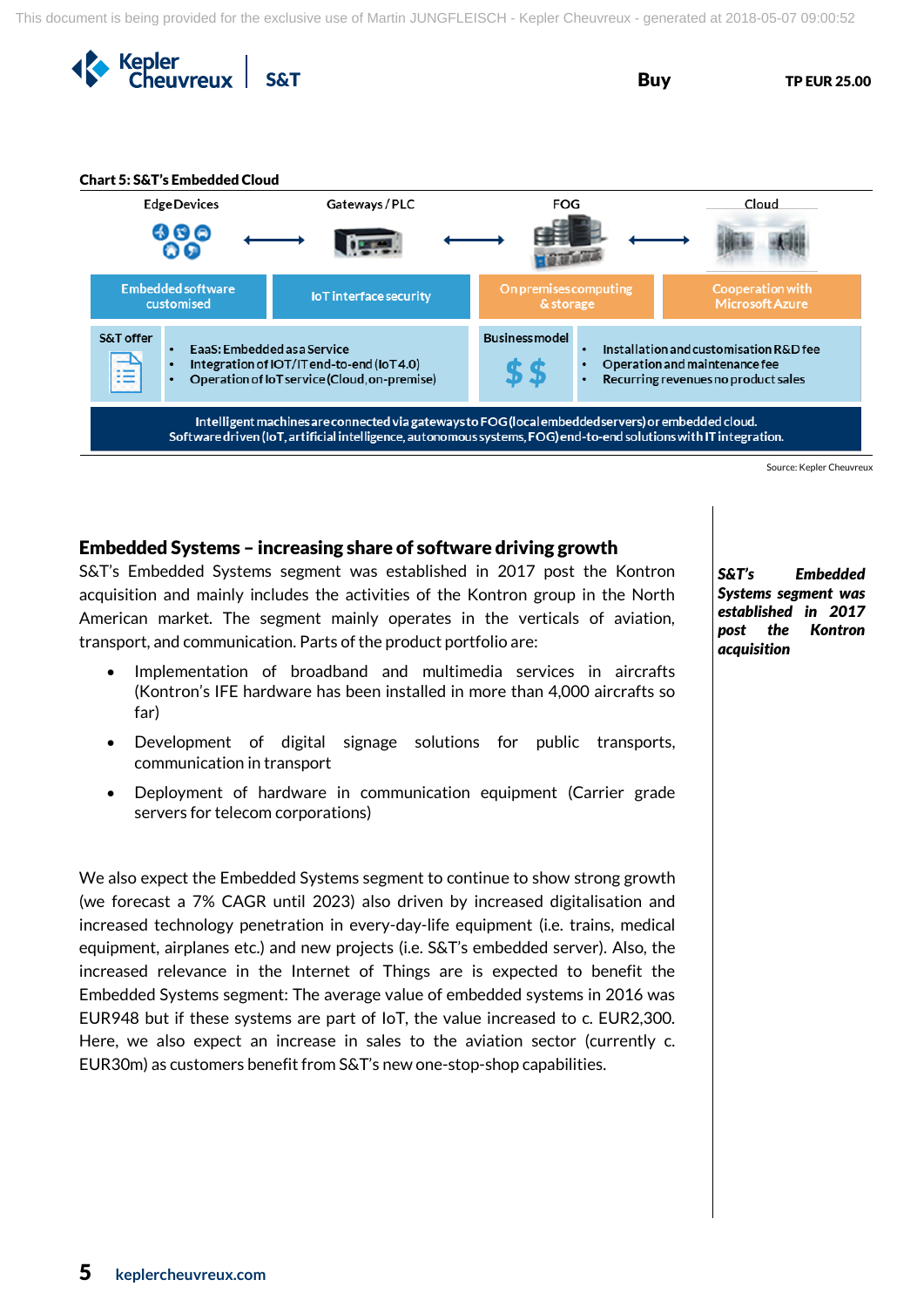Kepler<br>Cheuvreux

**S&T** Buy TP EUR 25.00



Currently, the embedded systems solutions are still dominated by hardware but with the help of S&T's software expertise, the share of software solutions in the segment is expected to increase. This will likely have a positive effect on the segment's growth profile and, due to the better mix, higher margins are also possible (i.e. achieving margins close to the IoT solutions segment).

# Improved sales mix, Ennocon partnership to lead to improved margins

In addition to solid end-market demand for IT Services, IoT Solutions and Embedded systems as well as S&T's strong R&D capabilities, we see the Kontron turnaround, an improved sales mix as well as the Foxconn/Ennocon partnership as further growth and margin drivers for the group going forward.

The new Foxconn-S&T-Kontron association forms a strong player in the embedded computing field for IoT applications through a presence across the whole value chain (design, manufacturing, system optimization, software implementation). The positives for S&T include the creation of massive cross-selling opportunities between its IoT security appliances and Kontron's embedded hardware and new distribution channels and an enlarged customer base.

### Foxconn/Ennoconn partnership to improve sourcing, margins

In October 2016, Foxconn's subsidiary Ennocon has become a major shareholder in S&T (via 10% capital increase, acquisition of shares) with a 22% stake (the stake has been reduced from 29 to 22% due to dilution from a further capital increase). With the funds from the capital increase, S&T acquired a 29.9% stake in Kontron AG and

*The share of software solutions in the segment is expected to increase.*

*The new Foxconn-S&T-Kontron association forms a serious player in the embedded computing field*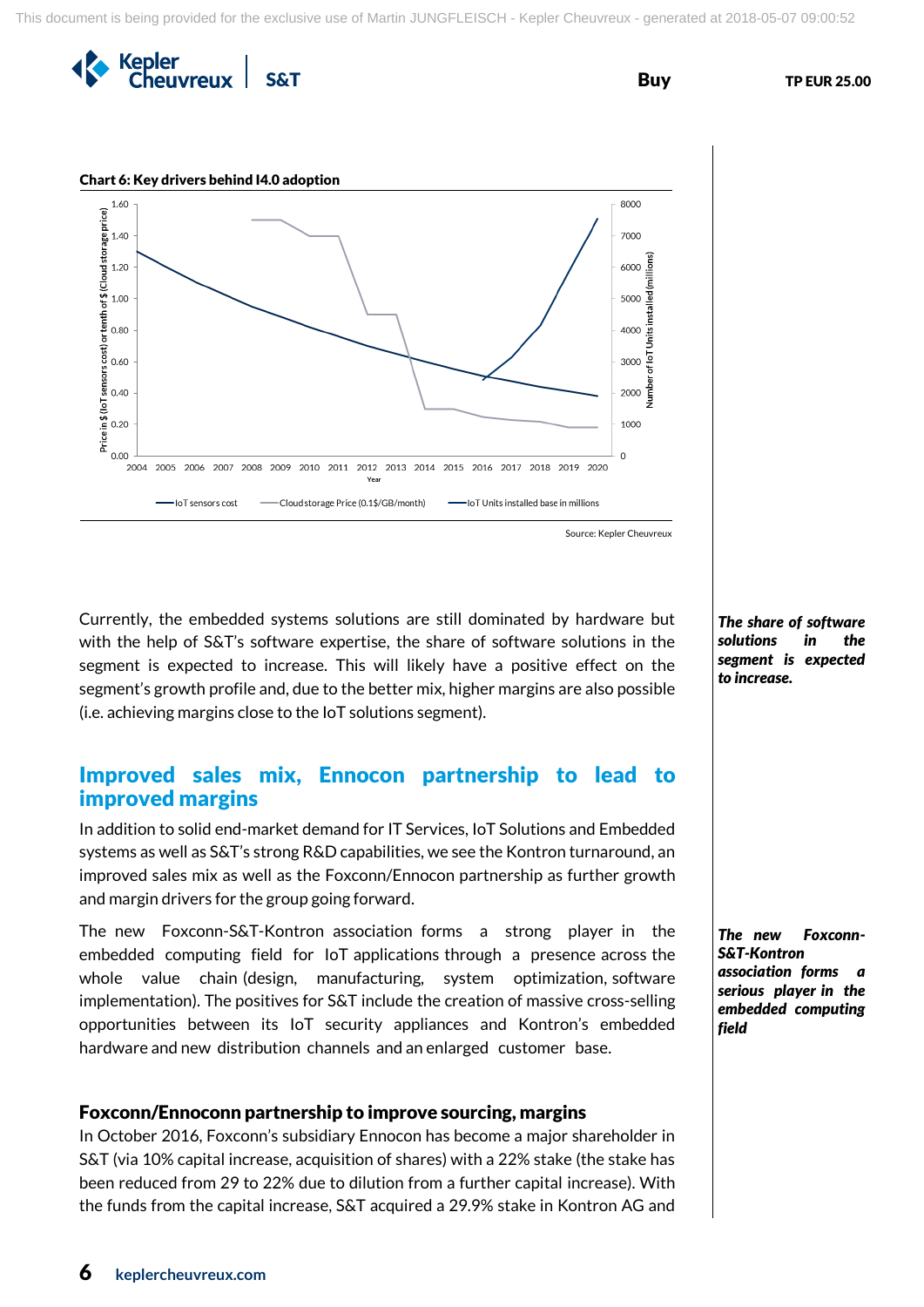This document is being provided for the exclusive use of Martin JUNGFLEISCH - Kepler Cheuvreux - generated at 2018-05-07 09:00:52

SAT Buy TP EUR 25.00

Chart 7: S&T's collaboration with Foxconn

the three parties (Ennocon, S&T, and Kontron) established a relationship in the Internet-of-things area. The partnership with Foxconn enables S&T to realise substantial synergies as it combines Foxconn's large and highly efficient production facilities, Kontron's market leading embedded systems expertise and S&T's software engineering resources.

We expect S&T to benefit from the partnership in several ways:

- Strong cost and revenue synergies (see chart below) due to joint factory in China (2019) and joint technology (Dragon 4 – Embedded Server) which should result in the improvement in gross margins as a result of better sourcing and product mix (lower manufacturing cost and R&D). S&T expects a 3% gain in gross margins through the production of EUR200m in hardware at Foxconn.
- The use of the Foxconn hardware engineering platform with over 1,000 designs annually is expected to double R&D output and improve time to market
- S&T/Kontron can expand its market share in Asia and expects to triple Chinese revenues (from c. EUR35m to EUR100m) in three years
- Foxconn has high standards of quality and low cost manufacturing (we expect that Foxconn/Ennocon will do c. 60-70% of the manufacturing for S&T, the remainder will be in Europe and Canada)

*The partnership with Foxconn enables S&T to realise substantial synergies*

|                | Dragon 2 - Manufacturing                                                          | Dragon 4 - IoT/Embedded Server                                                                                 | Rising sun - Joint Marketing China                                         |
|----------------|-----------------------------------------------------------------------------------|----------------------------------------------------------------------------------------------------------------|----------------------------------------------------------------------------|
|                |                                                                                   |                                                                                                                |                                                                            |
| <b>Status</b>  | $\checkmark$ implemented                                                          | In design, today samples, launch 2018                                                                          | Start using "Kontron" brand by<br>Ennoconnchannel in China                 |
| <b>Target</b>  | 2019 joint factory in China                                                       | Joint technology leadership in industry<br>4.0                                                                 | Foxconn becomes major customer of<br><b>S&amp;T</b>                        |
| Advantage<br>s | • Cost leader: best<br>manufacturing cost in the<br>industry<br>• "Apple" quality | Server product line branded<br>"Kontron"<br>• Foxconn delivers hardware/fog<br>server<br>S&T adds IoT software | · Foxconn "well connected"<br>· Industry 4.0 sales to Foxconn<br>factories |
| Impact         | Add 3% GM (EUR6m)                                                                 | Add EUR400m revenues (2021)                                                                                    | Triple revenues in China within 3 years                                    |

Source: S&T, Kepler Cheuvreux

## S&T to benefit from Kontron's large installed base

Today, S&T holds 95% of the shares in Kontron (it intends to squeeze the remaining shareholders out). S&T has successfully turned around Kontron (it is delivering

# 7 **keplercheuvreux.com**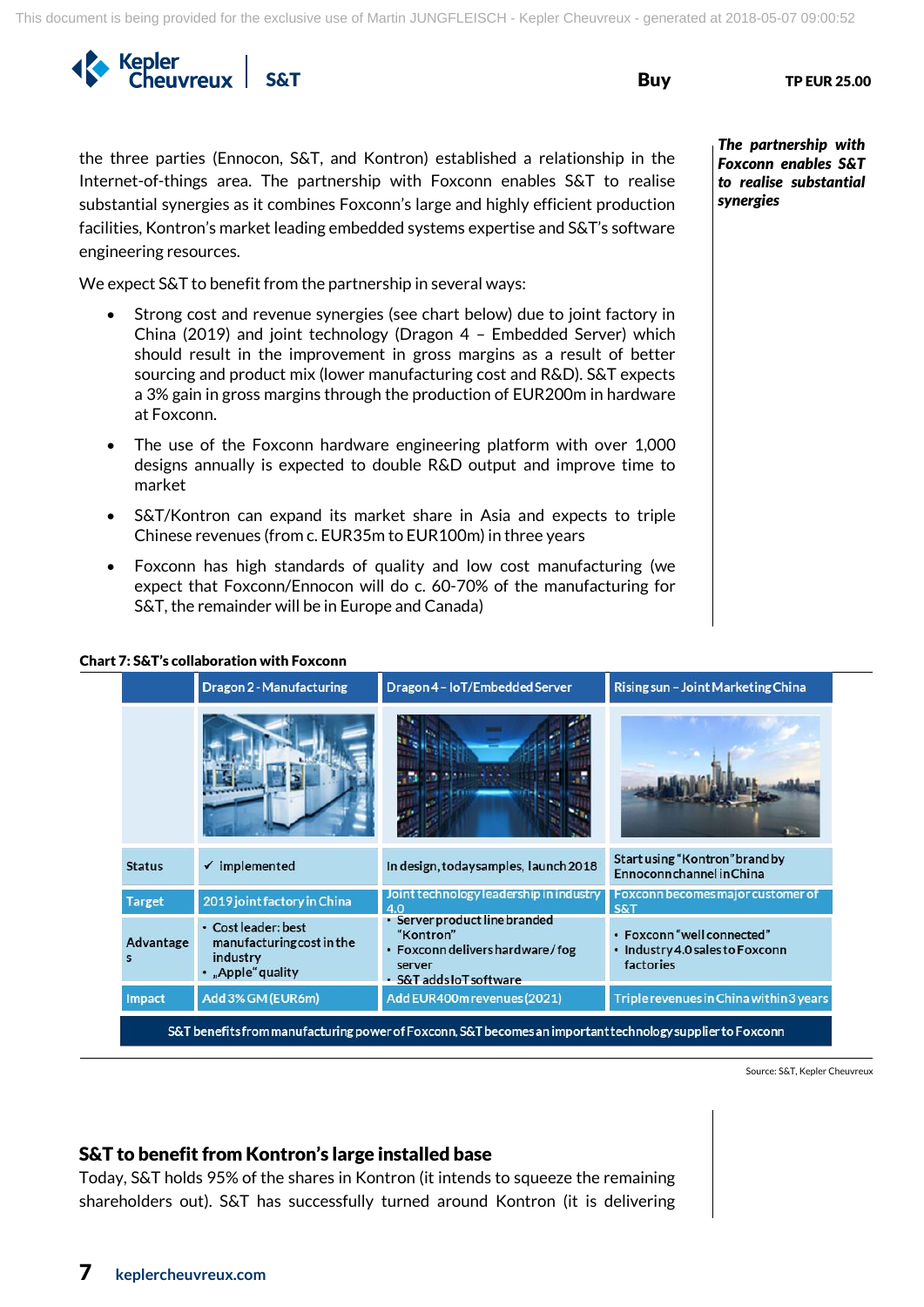SAT Buy TP EUR 25.00

profits again) and the acquisition has turned S&T into an integrated player and full solution provider with a competitive edge in sourcing, products and distribution.

We see S&T to benefit from the Kontron acquisition in multiple ways. Kontron is the largest manufacturers of embedded computers and it maintains relations with more than 4,000 producers of machines globally which have some 4.5m machine control systems.

Following the successful turnaround of Kontron, S&T is now a one-stop-shop that sells full solutions out of one form based on Kontron products (hardware) and equipped with control and analysis software of S&T. This should lead to gross margin improvement and generation of recurring revenue streams due to multi-year maintenance contracts.

We also see strong cross-selling synergies and the turnaround enables S&T to sell (and upgrade) embedded as well as security and IoT appliances to Kontron's vast customer base (there is not much overlap).

Moreover, we expect Kontron to regain clients that cancelled relationships due to improved technology/products and a better financial positing of the group. Lastly, it widens S&Ts product range and will likely improve sales in Eastern Europe due to S&T's strong positioning in this region.

### Higher margins due to increased software in sales mix

Next to the strong cross-selling benefits and enrichment of the S&T product portfolio, we expect margins in the Embedded Systems segment (and S&T group) to improve meaningfully going forward as a result of a better sales mix. This is based on an overall improvement in sales mix (i.e. a higher share of high-margin IoT Solutions revenues) and an increase in recurring revenues.

The turnaround of Kontron also includes the increased sale of software and services in combination with Kontron's embedded systems as the company is moving from a pure seller of hardware devices to a full solutions provider with recurring revenue streams for service and maintenance (moving up the value chain). Currently, the Embedded Systems segment has only c. 10% recurring revenues (the lowest of all segments) but we expect these to increase with the combination of S&T's software expertise.

In addition, S&T also aims to increase recurring revenues in its IT Services and IoT Solutions business. Within IT Service (c. 30% recurring revenues), higher margins can be realised with an increase in multi-year outsourcing and managed services contracts as well as the disposal of lower-margin IT services (as it has done recently). Also in IoT Solutions which is already quite software heavy, S&T targets to increase the recurring revenue share from c. 40% today (KECH: to c. 65% by 2020). Here, recurring revenues are charged for smart energy applications, security operations (firewalls) and network fees (i.e. for betting machines). Hence, with an increased share of recurring revenues, long-term customer relationships are fostered and also cash flows are becoming less volatile.

*We see S&T to benefit from the Kontron acquisition in multiple ways*

*We expect margins in the Embedded Systems segment (and S&T group) to improve meaningfully going forward as a result of a better sales mix*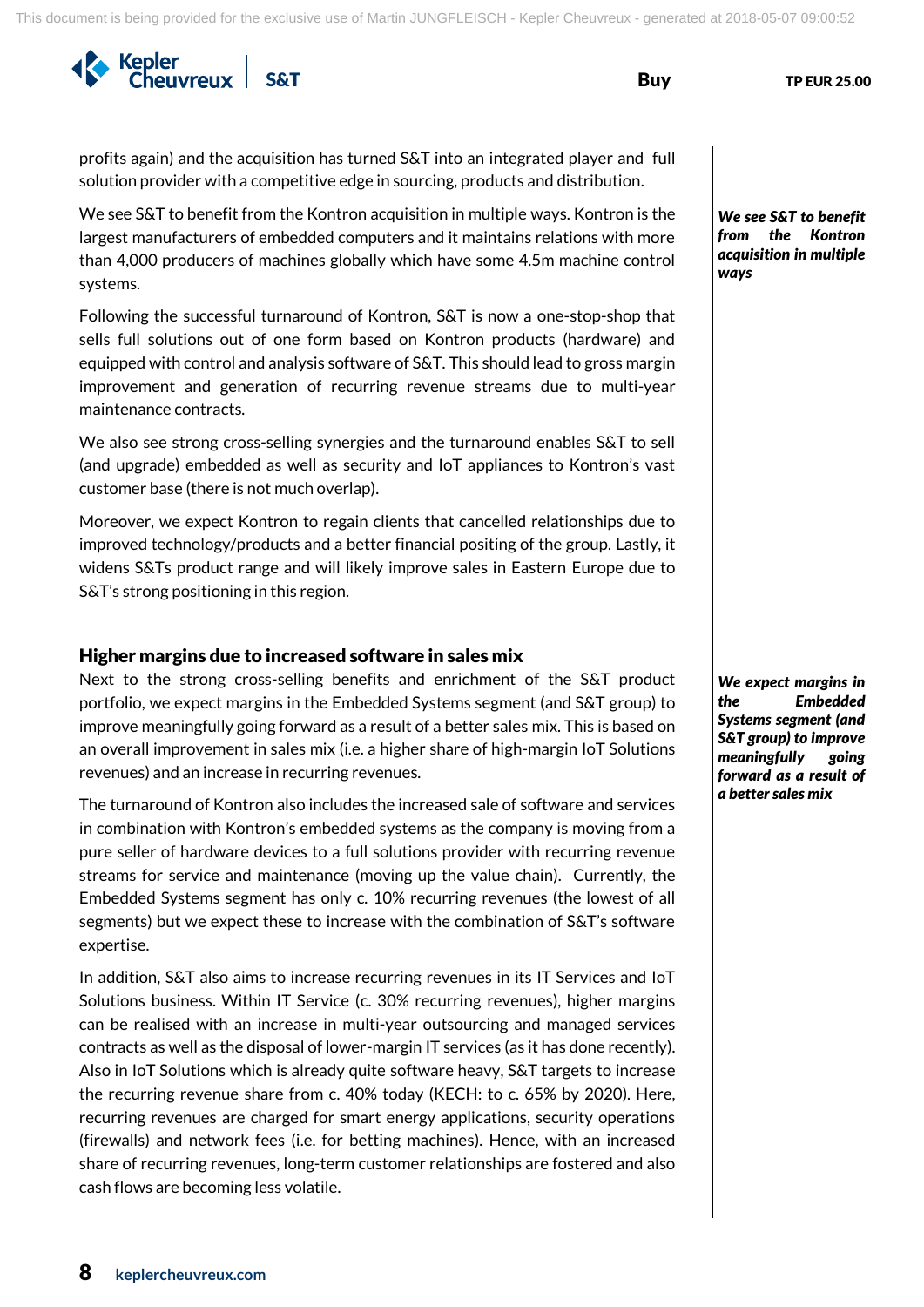

**S&T** Buy TP EUR 25.00



Source: Kepler Cheuvreux Source: Kepler Cheuvreux Source: Kepler Cheuvreux

# Strong mid-term targets, raising TP to EUR25

S&T's is a well-managed company and its progress from a low-margin IT reseller and system house towards a more own IP driven company is going well. Our view is that S&T is now an integrated player in the IoT field with a competitive edge in key areas (sourcing, products, and distribution). We expect the company to benefit from a strong outlook for high growth areas in IoT solutions and embedded technologies, the Kontron integration, its partnership with Ennocon and its strong leadership.

We change the analyst for S&T from Baptiste de Leudeville to Martin Jungfleisch, adjust our estimates and raise our DCF-based target price from EUR21.50 to EUR25.

### Strong start into the year

S&T has reported a strong set of first quarter results (on 4 May) that beat consensus on all metrics. Sales (all organic) have reached EUR203.6m (+11% YOY, +1% vs. consensus), while EBITDA improved by 40% YOY to EUR17.1m in the first quarter (+9% vs. consensus). The EBITDA margin improved from 6.7% to 8.4% and is a major step towards its mid-term target of 10%.

The top-line was mostly driven by the IT Services segment (45% of sales) with a sales increase of almost 30% YOY to EUR90.9m mainly driven by a strongly performing Eastern Europe. Moreover, the IT Services division benefitted from increased IoT Solutions implementation (i.e. more inter-company transactions). However, forex effects were clearly visible in IoT Solutions (c. 65% USD exposure, 3-4% impact on sales) and Embedded Systems (100% USD exposure). Still, IoT Solutions (37% of sales, c. 8% impact on sales) recorded sales growth of 9.4% to EUR75.3m while the Embedded Systems segment was 14.6% weaker YOY.

Forex did not impact EBITDA (due to natural hedges) and IoT Solutions was again the EBITDA driver (EUR9.2m, +104% YOY, 12.2% margin) for the group, contributing 54% of group EBITDA, while IT Service improved by 32% to EUR5.4m

*S&T's is a wellmanaged company and its progress from an IT reseller towards a more own IP driven company is going well.*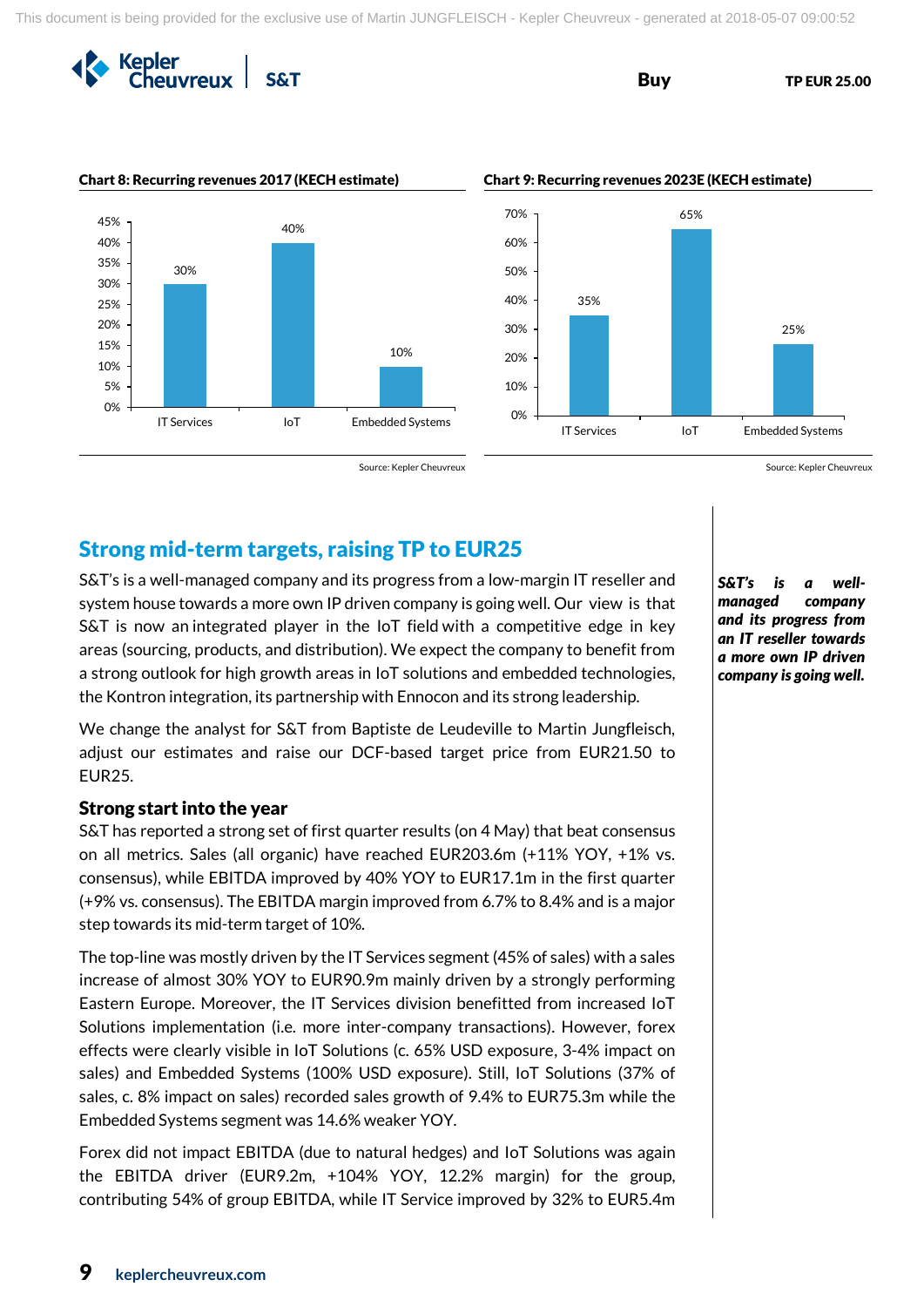SAT Buy TP EUR 25.00

(5.9% margin) and Embedded Systems was c. 30% lower YOY (EUR2.6m, 9.9% margin).

The backlog increased further to EUR501.5m (EUR474.2m in Q4 2017), while the project pipeline improved from EUR1,104.6m in Q4 2017 to EUR1,293m.

### S&T Q1 2018 results

|                     | $Q1-18$ | $Q1-17$ | YOY    | <b>Consensus</b> | vs.cons |
|---------------------|---------|---------|--------|------------------|---------|
| Revenue             | 203.6   | 182.8   | 11%    | 201.0            | 1%      |
| <b>Gross Profit</b> | 74.1    | 71.8    | 3%     |                  |         |
| <b>EBITDA</b>       | 17.1    | 12.2    | 40%    | 15.7             | 9%      |
| % margin            | 8.4%    | 6.7%    |        | 7.8%             |         |
| EBIT                | 10.3    | 5.7     | 81%    | 9.0              | 14%     |
| % margin            | 5.1%    | 3.1%    |        | 4.5%             |         |
| Net Income          | 7.4     | 2.4     | 203%   | 6.4              | 15%     |
| <b>EPS</b>          | 0.12    | 0.05    | 140.0% | n/a              |         |

Source: Kepler Cheuvreux

### Aiming to double revenues by 2023

For 2018, S&T expects close to EUR1bn in revenues and EUR80m in EBITDA which remains conservative on EBITDA level in our view (the top-line will likely see impacts from its c. 40% USD exposure).

We expect EUR430m in IT Service revenues (+11% YOY) and a 5.2% EBITDA margin (vs. 3.5% in 2017). In IoT Solutions we expect EUR397m in revenues (+24% YOY, with a c. 2-3% FX impact) and an EBITDA margin of 12% (vs. 11% in 2017) while we expect EUR182m in Embedded Systems revenues (+5% YOY, with a c. 5% FX impact) and an EBITDA margin of 8.8%.

That said, the mid-term outlook remains solid, illustrated by S&T's ambition to double sales by 2023 to EUR2bn (at least half of expected growth is organic, the rest via M&A). This is underlined by S&T's growth ambitions of 5% in IT Services, 10% in IoT Solutions and 8% in Embedded systems. Overall, we expect an organic revenue CAGR of 9.7% until 2023E.

| Table 1: S&T backlog and project pipeline (EURm) |       |       |       |       |       |         |  |
|--------------------------------------------------|-------|-------|-------|-------|-------|---------|--|
| <b>Backlog</b>                                   | 12/13 | 12/14 | 12/15 | 12/16 | 12/17 | $Q1-18$ |  |
| <b>Project Pipeline</b>                          | 308   | 644   | 701   | 1002  | 1105  | 1293.3  |  |
| Scheduled orders                                 | 97    | 157   | 181   | 306   | 474   | 501.5   |  |

Source: S&T, Kepler Cheuvreux

However, we expect disproportional EBITDA growth (15.2% CAGR) as the company should benefit from improving gross margins (target is to lift gross margins to 40% from 35.7% in 2017) as a result of result of better sourcing (Foxconn) and product mix owing to increased own IP, recurring revenues and a higher share of high-margin IoT Solutions revenues in the sales mix. For the segments it expects gross margins of over 30% in IT Services, over 45% in IoT Solutions and 30% in Embedded systems while EBITDA margins are set to rise above 5% in IT Service, 12% in IoT Solutions *The mid-term outlook remains solid, illustrated by S&T's ambition to double sales by 2023 to EUR2bn*

*We expect disproportional EBITDA growth (15% CAGR) as the company should benefit from improving gross margins*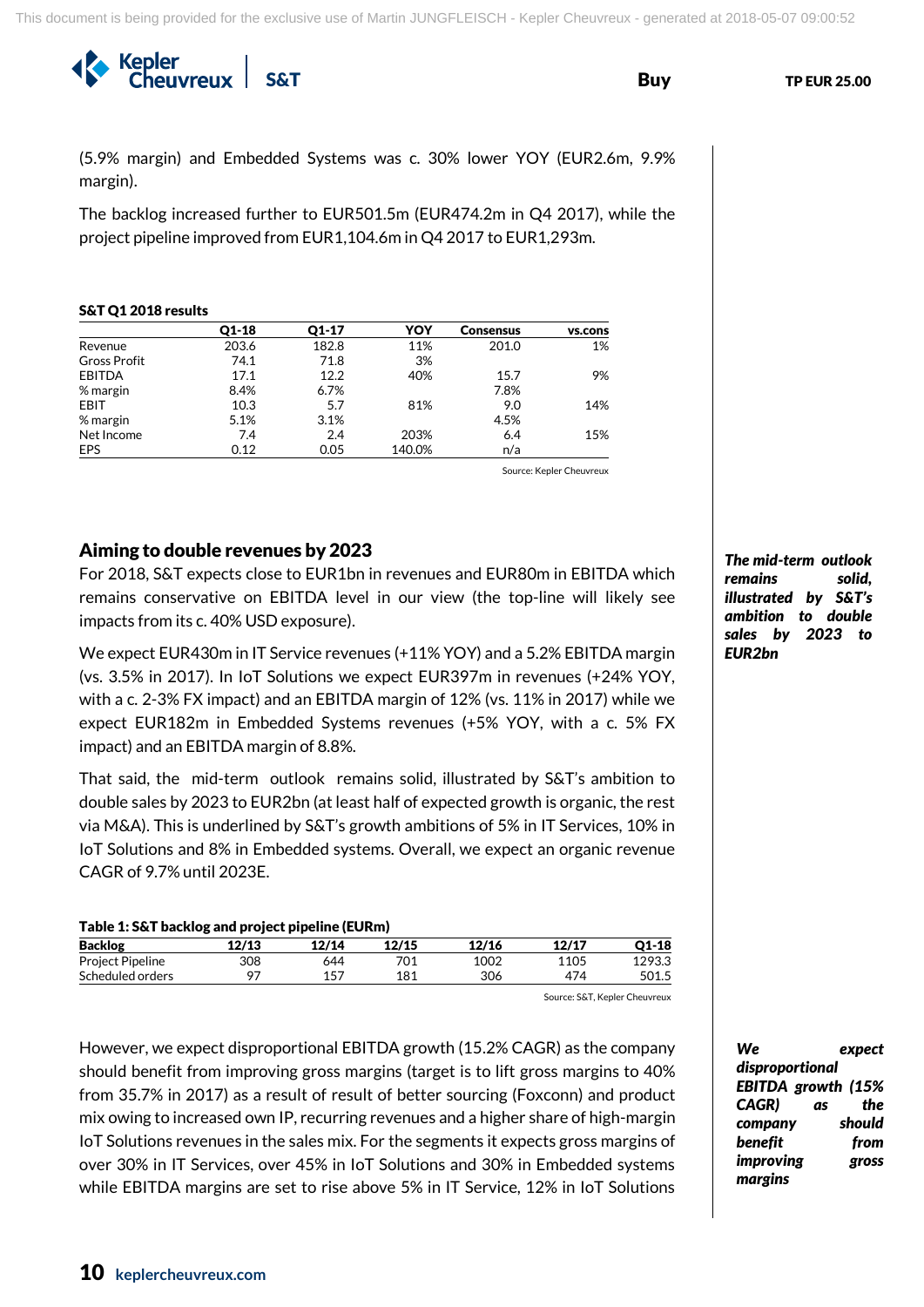

and 8% in Embedded Systems. This could already be reached this year but further margin improvements are possible from an increased software share, improved sourcing, and operating leverage. Moreover, 50% of S&T's workforce is located in low-cost Eastern European countries (however, the risk of wage inflation persists). Hence, we expect gross margins to rise to 39.8% while we expect group EBITDA margins to rise to 10.3% by 2023 (vs. 7.7% in 2017).



Source: Kepler Cheuvreux

Moreover, selective M&A could lead to upside beyond our estimates as the company has c. EUR150m in firepower for M&A in areas such as M2M, connectivity, and industrial automation but also in IT Services. We see further key M&A in software applications as well as for volume suppliers (i.e. embedded hardware companies).

S&T currently (end FY2017) has EUR216m cash on hand (EUR102m net-cash) of which it expects EUR15m to squeeze out the remaining Kontron shareholders (S&T holds 95% of Kontron) and EUR40m to redeem debt. The remainder (plus leverage) can be used for M&A).

We also make improvements to our working capital assumptions (S&T has an working capital improvement programme) for the coming years. Currently, S&T has a working capital to sales ratio of about 15% but we expect that this can improve to around 12-13% especially on the Kontron side which can lead to substantially improved cash flows in the coming years. This, in combination with low capex (c. 1- 2% of sales) as well as a low tax rate of c. 14-18% in the mid-term (due to EUR140m of existing tax loss carry forwards) should lead to solid free cash flow generation. However, we still expect negative working capital effects in operating cash flow over the coming years.

### *Selective M&A could lead to upside beyond our estimates*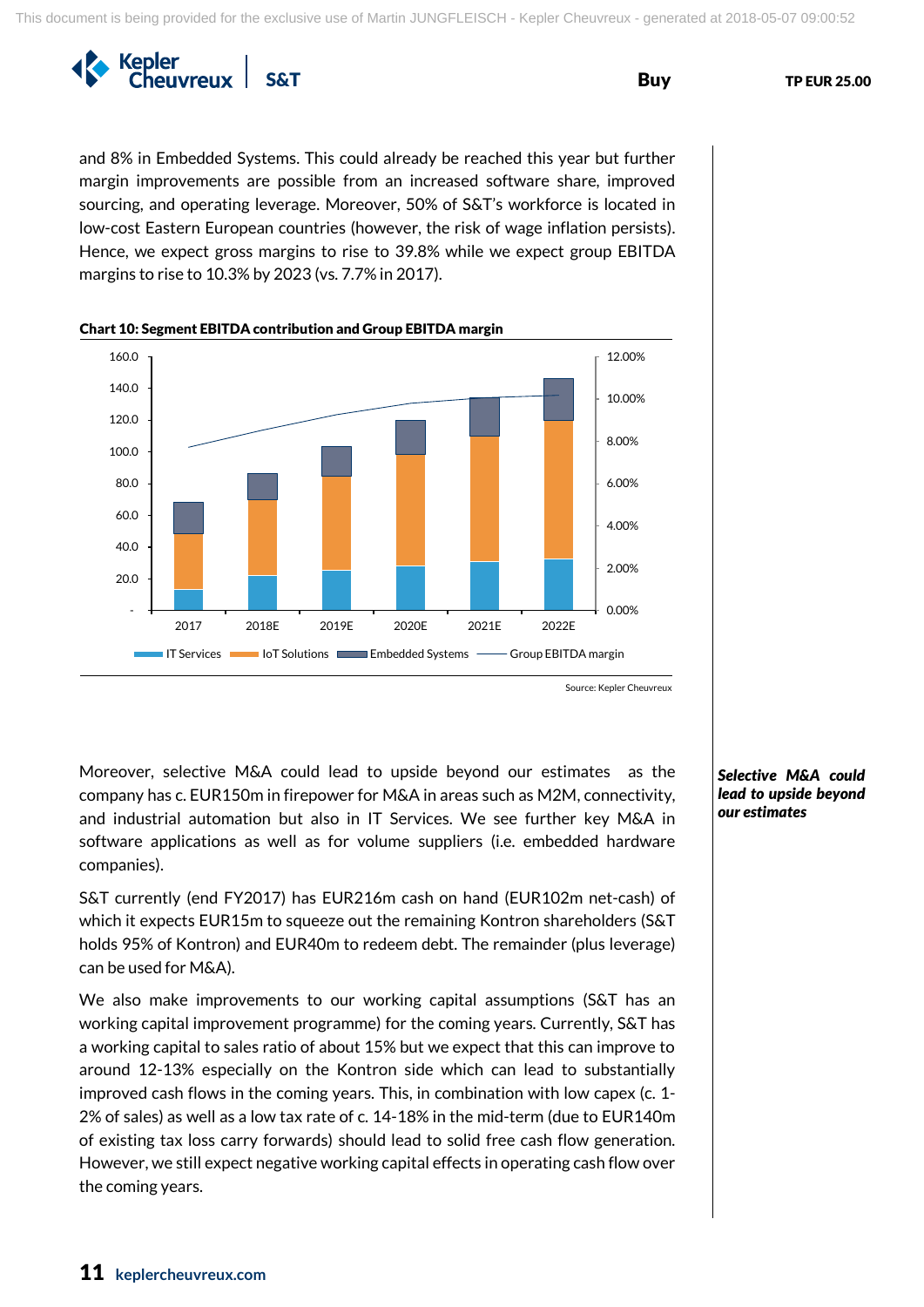

## Changes to estimates

## Table 2: Changes to estimates 2018E

|               | 2018 KECH New 2018 KECH Old |         | $%$ change | <b>Consensus</b> | vs. Consensus |
|---------------|-----------------------------|---------|------------|------------------|---------------|
| Sales         | 1.010.1                     | 1.005.4 | 0.5%       | 1.003            | 0.7%          |
| <b>EBITDA</b> | 86.1                        | 86.4    | $-0.3%$    | 85.1             | 1.2%          |
| % margin      | 8.5%                        | 8.6%    |            | 8.5%             |               |
| EBIT          | 61.1                        | 61.2    | $-0.1%$    | 60.2             | 1.6%          |
| % margin      | 6.1%                        | 6.1%    |            | 6.0%             |               |
| Net Income    | 47.0                        | 49.1    | $-4.2%$    | 46.3             | 1.6%          |
| EPS           | 0.74                        | 0.77    | $-3.7%$    | 0.73             | 1.6%          |

Source: Kepler Cheuvreux

### Table 3: Changes to estimates 2019E

|              | 2019 KECH New | 2019 KECH Old | % change | <b>Consensus</b> | vs. Consensus |
|--------------|---------------|---------------|----------|------------------|---------------|
| <b>Sales</b> | 1.119.1       | 1,115.9       | 0.3%     | 1.108            | 1.0%          |
| EBITDA       | 103.6         | 105.0         | $-1.3%$  | 101.9            | 1.7%          |
| % margin     | 9.3%          | 9.4%          |          | 9.2%             |               |
| EBIT         | 80.6          | 78.3          | 3.0%     | 76.9             | 4.9%          |
| % margin     | 7.2%          | 7.0%          |          | 6.9%             |               |
| Net Income   | 64.7          | 64.4          | 0.4%     | 61.5             | 5.1%          |
| EPS          | 1.02          | 1.02          | $-0.1%$  | 0.97             | 5.1%          |

Source: Kepler Cheuvreux

### Valuation

We value S&T with a DCF-model using an 8.25% WACC. We have assumed a 9.7% revenue CAGR until 2023E and then assume a growth rate of 5% until 2031 and a terminal growth rate of 2%. We model gradually rising EBITDA margins from 7.7% in 2017 to 10.3% in 2023, 10.5% until 2031 and a 10.5% terminal EBITDA margin.

We assume a tax rate of 14% until 2022 (S&T has substantial tax loss carry forwards) and model a tax rate of 25% beginning 2022. We assume D&A to sales to decline to about 1.5% in the mid-term and keep capex at D&A level.

We derive a target price of EUR25 and confirm our Buy rating.

### Risks to our rating

We have identified the followings risks to our rating:

- Increased competition as larger players enter the IoT market
- Geopolitical risks (Eastern Europe exposure)
- Increased difficulty to attract and retain talent (in engineering, software), wage inflation for its Eastern European workforce
- M&A integration
- Slower margin progression as anticipated
- Increase of sales cycles

# 12 **keplercheuvreux.com**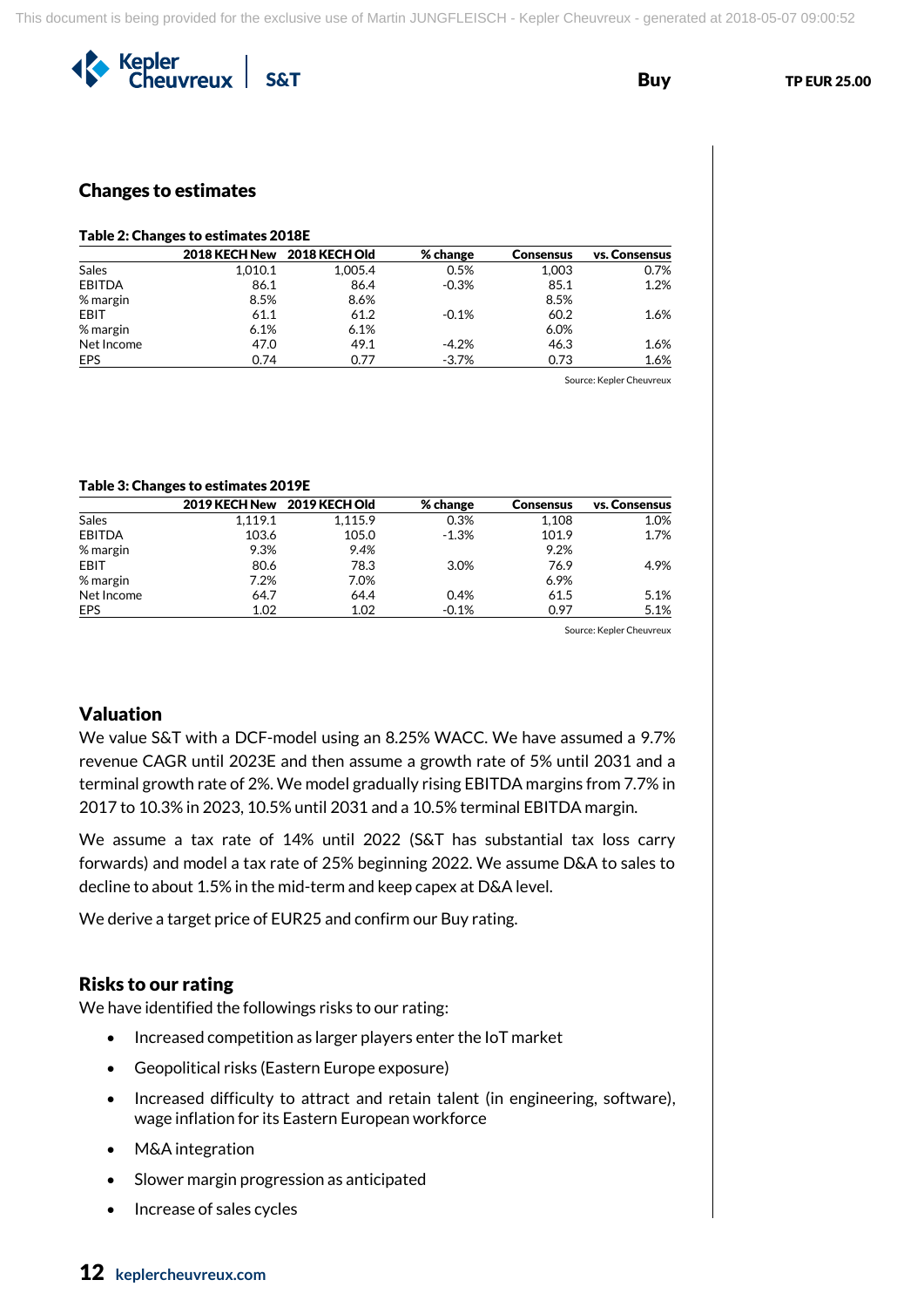

• Strong changes in foreign exchange rates (Embedded Systems has 100% US exposure, IoT Solutions about 65%) can impact top-line growth

# Divisional tables

### Table 4: Divisional tables

|                            | 2016    | 2017   | 2018E  | 2019E  | 2020E  | 2021E  | 2022E  | 2023E  |
|----------------------------|---------|--------|--------|--------|--------|--------|--------|--------|
| <b>IT Services</b>         | 320.7   | 386.8  | 429.4  | 468.0  | 503.1  | 540.8  | 567.9  | 596.3  |
| <b>IoT Solutions</b>       | 182.9   | 320.3  | 397.2  | 452.8  | 509.4  | 565.4  | 621.9  | 677.9  |
| <b>Embedded Systems</b>    | 17.0    | 174.9  | 183.6  | 198.3  | 213.2  | 229.2  | 245.2  | 262.4  |
| <b>Total</b>               | 503.7   | 882.0  | 1010.1 | 1119.1 | 1225.6 | 1335.4 | 1435.0 | 1536.5 |
| Revenue growth             |         |        |        |        |        |        |        |        |
| <b>IT Services</b>         | $-4.2%$ | 20.6%  | 11.0%  | 9.0%   | 7.5%   | 7.5%   | 5.0%   | 5.0%   |
| <b>IoT Solutions</b>       | 37.1%   | 75.1%  | 24.0%  | 14.0%  | 12.5%  | 11.0%  | 10.0%  | 9.0%   |
| <b>Embedded Systems</b>    |         | 928.7% | 5.0%   | 8.0%   | 7.5%   | 7.5%   | 7.0%   | 7.0%   |
| <b>Total</b>               | 11.2%   | 69.4%  | 14.5%  | 10.8%  | 9.5%   | 9.0%   | 7.5%   | 7.1%   |
| <b>Sales Mix</b>           |         |        |        |        |        |        |        |        |
| <b>IT Services</b>         | 63.7%   | 43.9%  | 42.5%  | 41.8%  | 41.0%  | 40.5%  | 39.6%  | 38.8%  |
| <b>IoT Solutions</b>       | 36.3%   | 36.3%  | 39.3%  | 40.5%  | 41.6%  | 42.3%  | 43.3%  | 44.1%  |
| <b>Embedded Systems</b>    | 3.4%    | 19.8%  | 18.2%  | 17.7%  | 17.4%  | 17.2%  | 17.1%  | 17.1%  |
| <b>EBITDA</b>              |         |        |        |        |        |        |        |        |
| <b>IT Services</b>         | 10.7    | 13.6   | 22.3   | 25.3   | 28.2   | 31.1   | 32.7   | 34.3   |
| <b>IoT Solutions</b>       | 23.7    | 35.1   | 47.7   | 59.5   | 70.0   | 79.2   | 87.1   | 95.6   |
| <b>Embedded Systems</b>    | 0.0     | 19.4   | 16.2   | 18.8   | 21.9   | 24.1   | 26.4   | 28.9   |
| <b>Total</b>               | 34.4    | 68.1   | 86.1   | 103.6  | 120.1  | 134.3  | 146.1  | 158.7  |
| <b>EBITDA</b> margin       |         |        |        |        |        |        |        |        |
| <b>IT Services</b>         | 3.3%    | 3.5%   | 5.2%   | 5.4%   | 5.6%   | 5.8%   | 5.8%   | 5.8%   |
| <b>IoT Solutions</b>       | 13.0%   | 11.0%  | 12.0%  | 13.2%  | 13.8%  | 14.0%  | 14.0%  | 14.1%  |
| <b>Embedded Systems</b>    | 0.0%    | 11.1%  | 8.8%   | 9.5%   | 10.3%  | 10.5%  | 10.8%  | 11.0%  |
| <b>Total</b>               | 6.8%    | 7.7%   | 8.5%   | 9.3%   | 9.8%   | 10.1%  | 10.2%  | 10.3%  |
| <b>EBITDA</b> contribution |         |        |        |        |        |        |        |        |
| <b>IT Services</b>         | 31.1%   | 19.9%  | 25.9%  | 24.4%  | 23.5%  | 23.2%  | 22.4%  | 21.6%  |
| <b>IoT Solutions</b>       | 68.9%   | 51.6%  | 55.3%  | 57.4%  | 58.3%  | 58.9%  | 59.6%  | 60.2%  |
| <b>Embedded Systems</b>    | 0.0%    | 28.5%  | 18.8%  | 18.2%  | 18.2%  | 17.9%  | 18.0%  | 18.2%  |

Source: Kepler Cheuvreux

# Appendices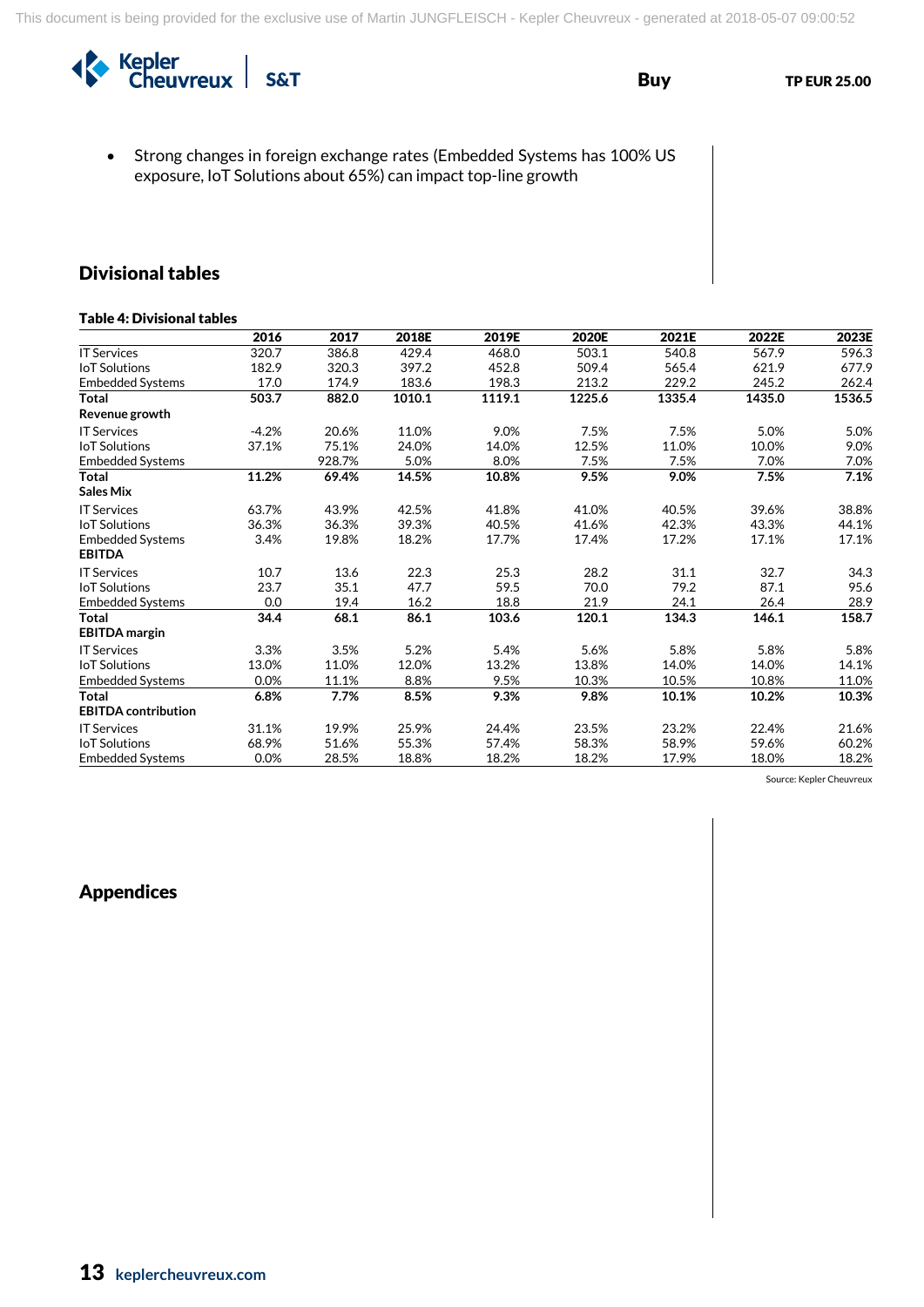







Source: S&T, Kepler Cheuvreux Source: Thomson Reuters, Kepler Cheuvreux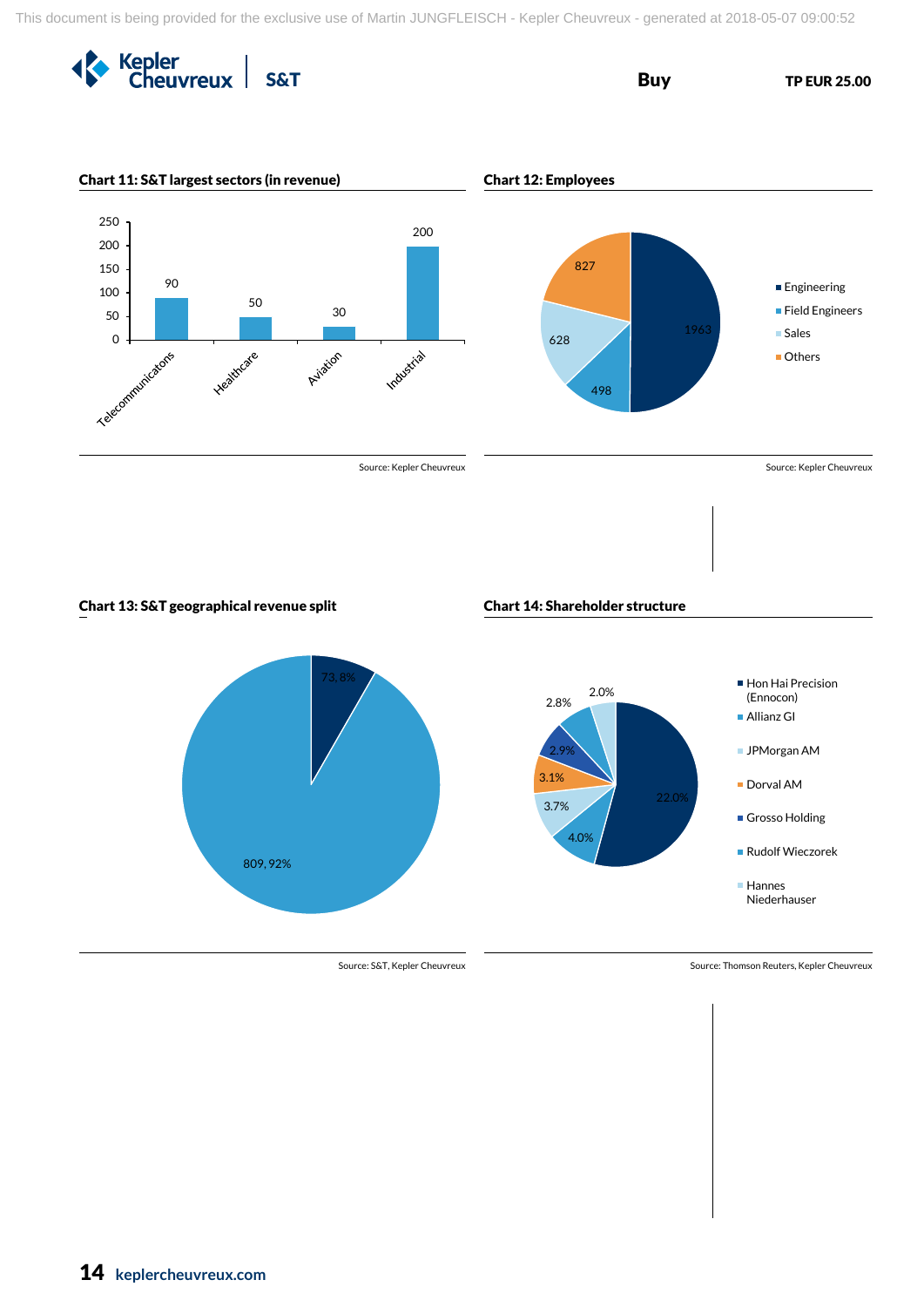

# Key financials

| <b>FY to 31/12 (EUR)</b>                            | 2013           | 2014             | 2015           | 2016              | 2017              | 2018E         | 2019E         | <b>2020E</b>   |
|-----------------------------------------------------|----------------|------------------|----------------|-------------------|-------------------|---------------|---------------|----------------|
| <b>Income Statement (EURm)</b>                      |                |                  |                |                   |                   |               |               |                |
| Sales                                               | 338.0          | 385.5            | 468.2          | 503.7             | 882.0             | 1,010.1       | 1,119.1       | 1,225.6        |
| % Change                                            | $-0.4%$        | 14.1%            | 21.5%          | 7.6%              | 75.1%             | 14.5%         | 10.8%         | 9.5%           |
| EBITDA adjusted                                     | 20.1           | 551.5            | 28.4           | 34.4              | 68.1              | 86.1          | 103.6         | 120.1          |
| EBITDA margin (%)                                   | 6.0%           | 143.1%           | 6.1%           | 6.8%              | 7.7%              | 8.5%          | 9.3%          | 9.8%           |
| <b>EBIT</b> adjusted                                | 14.4           | 16.6             | 20.6           | 24.1              | 41.7              | 61.1          | 80.6          | 98.1           |
| EBIT margin (%)<br>Net financial items & associates | 4.2%<br>$-2.2$ | 4.3%<br>$-0.3$   | 4.4%<br>0.5    | 4.8%<br>0.0       | 4.7%<br>0.0       | 6.1%<br>0.0   | 7.2%<br>0.0   | 8.0%<br>0.0    |
| Others                                              | 0.0            | $-1.6$           | $-2.6$         | $-4.0$            | $-6.3$            | $-4.7$        | $-3.7$        | $-2.7$         |
| Tax                                                 | $-0.1$         | $-0.8$           | $-0.8$         | 0.3               | $-6.0$            | $-7.9$        | $-10.8$       | $-13.4$        |
| Net profit from continuing operations               | 12.0           | 14.0             | 17.7           | 20.4              | 29.4              | 48.5          | 66.2          | 82.0           |
| Net profit from discontinuing activities            | 0.0            | 0.0              | 0.0            | 0.0               | 0.0               | 0.0           | 0.0           | 0.0            |
| Net profit before minorities                        | 12.0           | 14.0             | 17.7           | 20.4              | 29.4              | 48.5          | 66.2          | 82.0           |
| Net profit reported                                 | 11.8           | 12.9             | 15.8           | 14.6              | 22.5              | 47.0          | 64.7          | 80.5           |
| Net profit adjusted                                 | 11.8           | 12.9             | 15.8           | 14.6              | 22.5              | 47.0          | 64.7          | 80.5           |
| <b>Cash Flow Statement (EURm)</b>                   |                |                  |                |                   |                   |               |               |                |
| Cash flow from operating activities                 | 9.9            | 20.6             | 26.7           | 61.4              | 44.9              | 53.7          | 76.1          | 92.5           |
| Capex                                               | $-5.8$         | $-5.8$           | $-9.5$         | $-9.3$            | $-23.0$           | $-17.7$       | $-19.6$       | $-21.4$        |
| Free cash flow                                      | 4.1            | 14.8             | 17.2<br>$-0.4$ | 52.1              | 21.9              | 36.0          | 56.5          | 71.0           |
| Acquisitions & Divestments<br>Dividend paid         | 5.2<br>$-0.3$  | $-4.7$<br>$-4.1$ | $-4.1$         | $-59.2$<br>$-7.8$ | $-11.5$<br>$-7.0$ | 0.0<br>$-6.8$ | 0.0<br>$-9.5$ | 0.0<br>$-10.8$ |
| Others                                              | $-3.5$         | 2.0              | $-1.8$         | 37.6              | 66.5              | $-5.0$        | 0.0           | 0.0            |
| Change in net financial debt                        | 5.6            | 7.9              | 10.9           | 22.6              | 69.9              | 24.3          | 47.0          | 60.3           |
| <b>Balance Sheet (EURm)</b>                         |                |                  |                |                   |                   |               |               |                |
| Intangible assets                                   | 44.8           | 57.1             | 72.8           | 183.2             | 189.9             | 180.0         | 172.2         | 166.5          |
| Tangible assets                                     | 9.0            | 11.4             | 15.2           | 27.5              | 31.9              | 34.4          | 38.8          | 44.0           |
| Financial & other non-current assets                | 13.9           | 0.0              | 0.0            | 0.0               | 0.0               | 0.0           | 0.0           | 0.0            |
| Total shareholders' equity                          | 71.2           | 89.7             | 102.2          | 241.1             | 331.9             | 368.6         | 425.3         | 496.5          |
| Pension provisions                                  | 0.0            | 0.0              | 0.0            | 0.0               | 0.0               | 0.0           | 0.0           | 0.0            |
| Liabilities and provisions                          | 148.9          | 183.3            | 216.8          | 427.7             | 473.0             | 470.2         | 441.2         | 400.8          |
| Net financial debt                                  | 9.3            | 1.5              | $-9.4$         | $-32.0$           | $-101.8$          | $-126.1$      | $-173.1$      | $-233.3$       |
| Working capital requirement                         | 23.9           | 90.9             | 100.7          | 198.1             | 211.2             | 249.5         | 269.8         | 287.3          |
| <b>Invested Capital</b>                             | 77.6           | 159.4            | 188.6          | 408.9             | 433.0             | 464.0         | 480.8         | 497.8          |
| Per share data                                      |                |                  |                |                   |                   |               |               |                |
| EPS adjusted                                        | 0.30           | 0.32             | 0.36           | 0.33              | 0.43              | 0.74          | 1.02          | 1.27           |
| EPS adj and fully diluted                           | 0.30           | 0.25             | 0.30           | 0.32              | 0.43              | 0.74          | 1.01          | 1.26           |
| % Change                                            | 17.0%          | $-18.1%$         | 22.4%          | 7.0%              | 33.0%             | 71.5%         | 37.5%         | 24.5%          |
| <b>EPS</b> reported<br>Cash flow per share          | 0.30<br>0.25   | 0.32<br>0.50     | 0.36<br>0.61   | 0.33<br>1.40      | 0.43<br>0.86      | 0.74<br>0.85  | 1.02<br>1.20  | 1.27<br>1.46   |
| Book value per share                                | 1.76           | 2.12             | 2.29           | 3.50              | 5.88              | 5.44          | 6.31          | 7.41           |
| Dividend per share                                  | 0.06           | 0.07             | 0.08           | 0.10              | 0.13              | 0.15          | 0.17          | 0.20           |
| Number of shares, YE (m)                            | 39.20          | 41.00            | 43.51          | 48.93             | 63.44             | 63.44         | 63.44         | 63.44          |
| Ratios                                              |                |                  |                |                   |                   |               |               |                |
| <b>ROE (%)</b>                                      | 18.1%          | 16.6%            | 17.0%          | 11.5%             | 9.8%              | 14.5%         | 17.3%         | 18.5%          |
| <b>ROIC (%)</b>                                     | 13.3%          | 9.8%             | 8.3%           | 5.7%              | 6.9%              | 9.5%          | 12.0%         | 14.0%          |
| Net fin. debt / EBITDA (x)                          | 0.5            | 0.0              | $-0.3$         | $-0.9$            | $-1.5$            | $-1.5$        | $-1.7$        | $-1.9$         |
| Gearing (%)                                         | 13.1%          | 1.6%             | $-9.2%$        | $-13.3%$          | $-30.7%$          | $-34.2%$      | $-40.7%$      | $-47.0%$       |
| <b>Valuation</b>                                    |                |                  |                |                   |                   |               |               |                |
| P/E adjusted                                        | 7.9            | 9.0              | 12.2           | 22.8              | 32.0              | 29.2          | 21.2          | 17.1           |
| P/E adjusted and fully diluted<br>P/BV              | 7.9<br>1.4     | 11.6<br>1.3      | 14.8<br>1.9    | 23.4<br>2.2       | 32.4<br>2.4       | 29.4<br>4.0   | 21.4<br>3.4   | 17.2<br>2.9    |
| P/CF                                                | 9.5            | 5.7              | 7.3            | 5.4               | 16.1              | 25.6          | 18.0          | 14.8           |
| Dividend yield (%)                                  | 2.5%           | 2.5%             | 1.8%           | 1.3%              | 0.9%              | 0.7%          | 0.8%          | 0.9%           |
| FCF yield (%)                                       | 4.4%           | 12.7%            | 8.9%           | 14.1%             | 2.5%              | 2.6%          | 4.1%          | 5.2%           |
| EV/Sales                                            | 0.3            | 0.3              | 0.4            | 0.7               | 0.9               | 1.2           | 1.1           | 0.9            |
| EV/EBITDA                                           | 5.1            | 0.2              | 6.5            | 9.8               | 11.4              | 14.5          | 11.6          | 9.5            |
| EV/EBIT                                             | $7.2\,$        | 7.2              | 8.9            | 14.0              | 18.7              | 20.4          | 14.9          | 11.6           |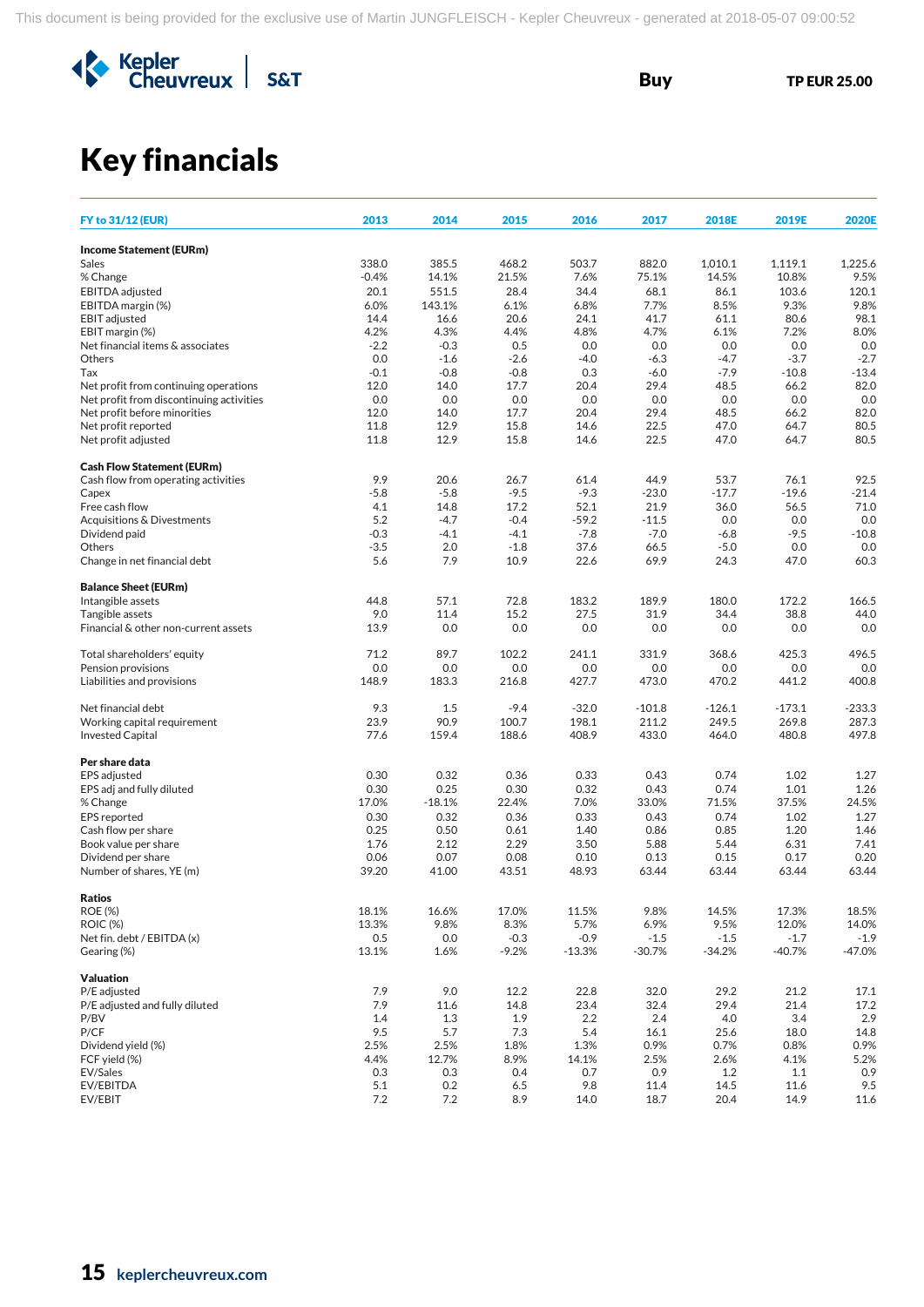

# Research ratings and important disclosures

The term "KEPLER CHEUVREUX" shall, unless the context otherwise requires, mean each of KEPLER CHEUVREUX and its affiliates, subsidiaries and related companies (see "Regulators" table below).

**The investment recommendation(s) referred to in this report was (were) completed on 04/05/2018 13:20 (GMT) and was first disseminated on 07/05/2018 5:06 (GMT).**

**Prices in this report are taken as of the previous day's close (to the date of this report) on the home market unless otherwise stated.**

| Companies mentioned                             |                |                |       |  |  |  |
|-------------------------------------------------|----------------|----------------|-------|--|--|--|
| Stock                                           | <b>ISIN</b>    | <b>Lurrenc</b> | Price |  |  |  |
| S&T                                             | <b>ΩΔΩΕ9ΜΕ</b> | ᆮᇦ             | 21.64 |  |  |  |
| Factset closing prices of 04/05/2018<br>Source: |                |                |       |  |  |  |

# Disclosure checklist – Potential conflict of interests

**Company Name** 

Companies mentioned

S&T KEPLER CHEUVREUX and the issuer have agreed that KEPLER CHEUVREUX will produce and disseminate investment research on the said issuer as a service to the issuer

### Organizational and administrative arrangements to avoid and prevent conflicts of interests

KEPLER CHEUVREUX promotes and disseminates independent investment research and have implemented written procedures designed to identify and manage potential conflicts of interest that arise in connection with its research business, which are available upon request. The KEPLER CHEUVREUX research analysts and other staff involved in issuing and disseminating research reports operate independently of KEPLER CHEUVREUX Investment Banking business. Information barriers and procedures are in place between the research analysts and staff involved in securities trading for the account of KEPLER CHEUVREUX or clients to ensure that price sensitive information is handled according to applicable laws and regulations.

It is KEPLER CHEUVREUX' policy not to disclose the rating to the issuer before publication and dissemination. Nevertheless, this document, in whole or in part, and with the exclusion of ratings, target prices and any other information that could lead to determine its valuation, may have been provided to the issuer prior to publication and dissemination, solely with the aim of verifying factual accuracy.

Please refer to **www.keplercheuvreux.com** for further information relating to research and conflict of interest management.

### Analyst disclosures

The functional job title of the person(s) responsible for the recommendations contained in this report is **Equity/Credit Research Analyst** unless otherwise stated on the cover.

#### Name of the Research Analyst(s): Martin Jungfleisch

**Regulation AC - Analyst Certification:** Each Equity/Credit Research Analyst(s) listed on the front-page of this report, principally responsible for the preparation and content of all or any identified portion of this research report hereby certifies that, with respect to each issuer or security or any identified portion of the report with respect to an issuer or security that the equity research analyst covers in this research report, all of the views expressed in this research report accurately reflect their personal views about those issuer(s) or securities. Each Equity/Credit Research Analyst(s) also certifies that no part of their compensation was, is, or will be, directly or indirectly, related to the specific recommendation(s) or view(s) expressed by that equity research analyst in this research report.

Each Equity/Credit Research Analyst certifies that he is acting independently and impartially from KEPLER CHEUVREUX shareholders, directors and is not affected by any current or potential conflict of interest that may arise from any KEPLER CHEUVREUX activities.

**Analyst Compensation:** The research analyst(s) primarily responsible for the preparation of the content of the research report attest that no part of the analyst's(s') compensation was, is or will be, directly or indirectly, related to the specific recommendations expressed by the research analyst(s) in the research report. The research analyst's(s') compensation is, however, determined by the overall economic performance of KEPLER CHEUVREUX.

**Registration of non-US Analysts**: Unless otherwise noted, the non-US analysts listed on the front of this report are employees of KEPLER CHEUVREUX, which is a non-US affiliate and parent company of Kepler Capital Markets, Inc. a SEC registered and FINRA member broker-dealer. Equity/Credit Research Analysts employed by KEPLER CHEUVREUX, are not registered/qualified as research analysts under FINRA/NYSE rules, may not be associated persons of Kepler Capital Markets, Inc. and may not be subject to NASD Rule 2711 and NYSE Rule 472 restrictions on communications with covered companies, public appearances, and trading securities held by a research analyst account.

### Research ratings

**Rating ratio Kepler Cheuvreux Q1 2018**

| <b>Rating Breakdown</b>             | $\overline{a}$ | в    |
|-------------------------------------|----------------|------|
| Buy                                 | 46%            | 48%  |
| Hold                                | 36%            | 38%  |
| Reduce                              | 15%            | 10%  |
| Not Rated/Under Review/Accept Offer | 3%             | 4%   |
| Total                               | 100%           | 100% |
| Source: KEPLER CHEUVREUX            |                |      |

A: % of all research recommendations

B: % of issuers to which material services of investment firms are supplied

### 12 months rating history

The below table shows the history of recommendations and target prices changes issued by KEPLER CHEUVREUX research department (Equity and Credit) over a 12 months period.

| <b>Company Name</b> | Date             | <b>Business Line</b> | Rating       | Target Price | <b>Closing Price</b> |
|---------------------|------------------|----------------------|--------------|--------------|----------------------|
| S&T (EUR)           | 04/08/2017 08:25 | Equity Research      | Buv          | 18.00        | 14.46                |
|                     | 10/11/2017 09:02 | Equity Research      | Buv          | 19.50        | 15.54                |
|                     | 29/03/2018 08:52 | Equity Research      | Under Review | 19.50        | 20.06                |
|                     | 04/04/2018 08:24 | Equity Research      | Buv          | 21.50        | 18.66                |
| $   -$              | $\cdots$         |                      |              |              |                      |

Credit research does not issue target prices. Left intentionally blank.

**Please refer to the following lin[k https://research.keplercheuvreux.com/app/disclosure](https://research.keplercheuvreux.com/app/disclosure/stock/8466) for a full list of investment recommendations issued over the last 12 months by the author(s) and contributor(s) of this report on any financial instruments.**

## Equity research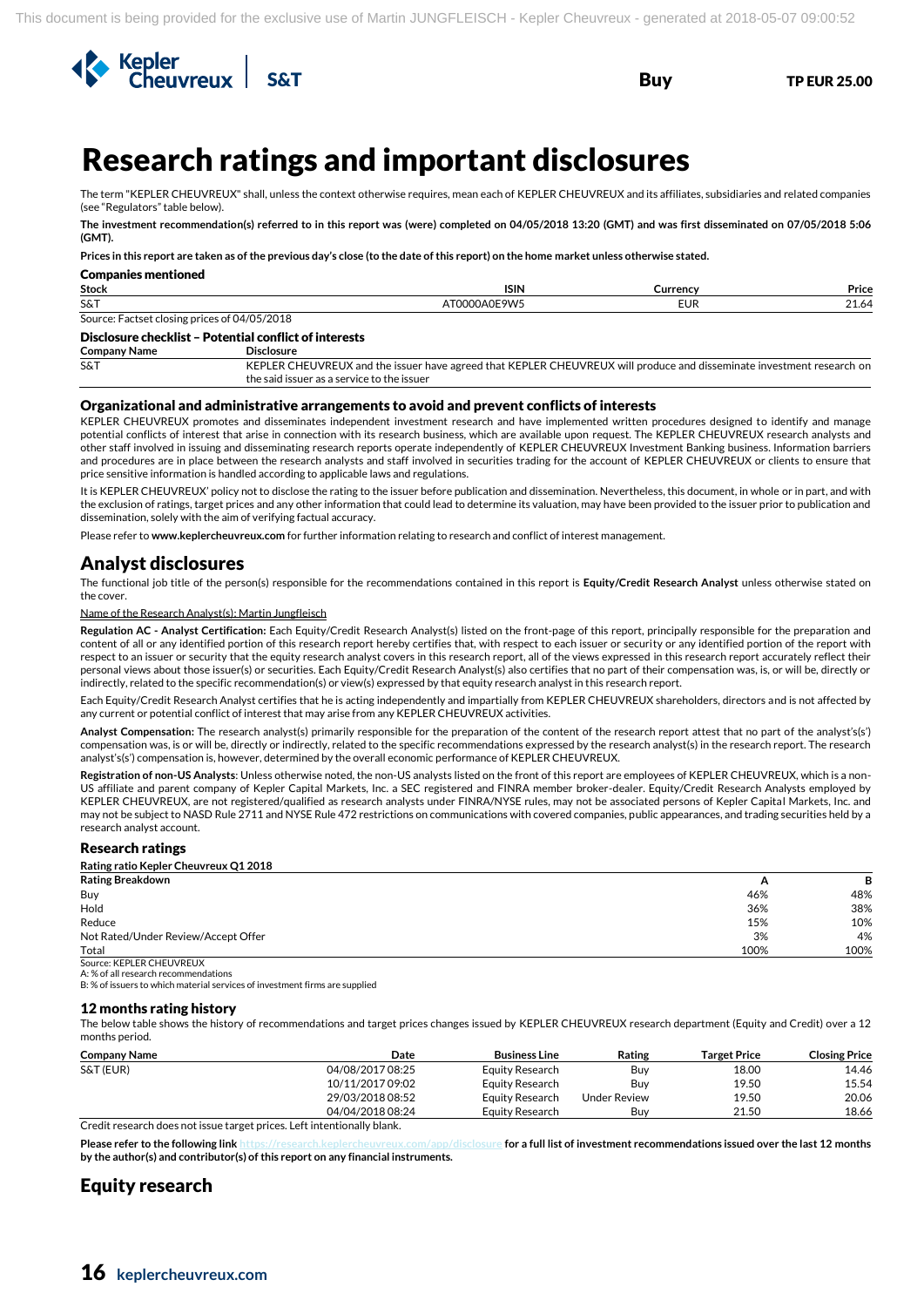

### Rating system

KEPLER CHEUVREUX equity research ratings and target prices are issued in absolute terms, not relative to any given benchmark. A rating on a stock is set after assessing the twelve months expected upside or downside of the stock derived from the analyst's fair value (target price) and in the light of the risk profile of the company. Ratings are defined as follows:

**Buy**: The minimum expected upside is 10% over next 12 months (the minimum required upside could be higher in light of the company's risk profile).

**Hold**: The expected upside is below 10% (the expected upside could be higher in light of the company's risk profile).

**Reduce:** There is an expected downside.

**Accept offer:** In the context of a total or partial take-over bid, squeeze-out or similar share purchase proposals, the offer price is considered to be fairly valuing the shares.

**Reject offer:** In the context of a total or partial take-over bid, squeeze-out or similar share purchase proposals, the offered price is considered to be undervaluing the shares.

**Under review:** An event occurred with an expected significant impact on our target price and we cannot issue a recommendation before having processed that new information and/or without a new share price reference.

**Not rated**: The stock is not covered.

**Restricted**: A recommendation, target price and/or financial forecast is not disclosed further to compliance and/or other regulatory considerations.

Due to share prices volatility, ratings and target prices may occasionally and temporarily be inconsistent with the above definition.

#### Valuation methodology and risks

Unless otherwise stated in this report, target prices and investment recommendations are determined based on fundamental research methodologies and relies on commonly used valuation methodologies such as Discounted Cash Flow (DCF), valuation multiples comparison with history and peers, Dividend Discount Model (DDM).

Valuation methodologies and models can be highly dependent on macroeconomic factors (such as the price of commodities, exchange rates and interest rates) as well as other external factors including taxation, regulation and geopolitical changes (such as tax policy changes, strikes or war). In addition, investors' confidence and market sentiment can affect the valuation of companies. The valuation is also based on expectations that might change rapidly and without notice, depending on developments specific to individual industries. Whichever valuation method is used there is a significant risk that the target price will not be achieved within the expected timeframe.

Unless otherwise stated, models used are proprietary. Additional information about the proprietary models used in this report is accessible on request.

**KEPLER CHEUVREUX' equity research policy is to update research rating when it deems appropriate in the light of new findings, markets development and any relevant information that can impact the analyst's view and opinion.**

### Credit research

**Regulators** 

### Recommendation system (issuer or instrument level)

**Buy:** The analyst has a positive conviction either in absolute or relative valuation terms and/or expects a tightening of the issuer's debt securities spread over a 6 months period.

**Hold:** The analyst has a stable credit fundamental opinion on the issuer and/or performances of the debt securities over a 6 months period.

**Sell:** The analyst expects of a widening of the credit spread to some or all debt securities of the issuer and/or a negative fundamental view over a 6 months period.

**No recommendation**: The analyst does not provide formal, continuous coverage of this issuer and has not assigned a recommendation to the issuer.

**Restricted:** A recommendation, target price and/or financial forecast is not disclosed further to compliance and/or other regulatory considerations.

Recommendations on interest bearing securities mostly focus on the credit spread and on the rating views and methodologies of recognized agencies (S&P, Moody's and Fitch). Ratings and recommendations may differ for a single issuer according the maturity profile, subordination or market valuation of interest bearing securities.

### Valuation methodology and risks

Unless otherwise stated in this report, recommendations produced on companies covered by KEPLER CHEUVREUX credit research, rely on fundamental analysis combined with a market approach of the interest bearing securities valuations. The methodology employed to assign recommendations is based on the analyst fundamental evaluation of the groups' operating and financial profiles adjusted by credit specific elements.

Valuation methodologies and models can be highly dependent on macroeconomic factors (such as the price of commodities, exchange rates and interest rates) as well as other external factors including taxation, regulation and geopolitical changes (such as tax policy changes, strikes or war) and also on methodologies' changes of recognized agencies. In addition, investors' confidence and market sentiment can affect the valuation of companies. The valuation is also based on expectations that might change rapidly and without notice, depending on developments specific to individual industries.

Unless otherwise stated, models used are proprietary. If nothing is indicated to the contrary, all figures are unaudited. Additional information about the proprietary models used in this report is accessible on request.

**KEPLER CHEUVREUX' credit research policy is to update research rating when it deems appropriate in the light of new findings, markets development and any relevant information that can impact the analyst's view and opinion.** 

### KEPLER CHEUVREUX research and distribution

| Location                                 | Regulator                                       | Abbreviation  |
|------------------------------------------|-------------------------------------------------|---------------|
| KEPLER CHEUVREUX S.A - France            | Autorité des Marchés Financiers                 | AMF           |
| KEPLER CHEUVREUX, Sucursal en España     | Comisión Nacional del Mercado de Valores        | <b>CNMV</b>   |
| KEPLER CHEUVREUX. Frankfurt branch       | Bundesanstalt für Finanzdienstleistungsaufsicht | <b>BaFin</b>  |
| KEPLER CHEUVREUX, Milan branch           | Commissione Nazionale per le Società e la Borsa | <b>CONSOB</b> |
| KEPLER CHEUVREUX, Amsterdam branch       | Autoriteit Financiële Markten                   | AFM           |
| Kepler Capital Markets SA, Zurich branch | Swiss Financial Market Supervisory Authority    | <b>FINMA</b>  |
| Kepler Capital Markets, Inc.             | Financial Industry Regulatory Authority         | <b>FINRA</b>  |
| KEPLER CHEUVREUX. London branch          | <b>Financial Conduct Authority</b>              | <b>FCA</b>    |
| KEPLER CHEUVREUX. Vienna branch          | Austrian Financial Services Authority           | <b>FMA</b>    |
| KEPLER CHEUVREUX, Stockholm Branch       | Finansinspektionen                              | FI            |
| KEPLER CHEUVREUX, Oslo Branch            | Finanstilsynet                                  | <b>NFSA</b>   |
| KEPLER CHEUVREUX. Bruxelles Branch       | Autorité des Services et Marchés Financiers     | <b>FSMA</b>   |

KEPLER CHEUVREUX is authorised and regulated by both Autorité de Contrôle Prudentiel and Autorité des Marchés Financiers.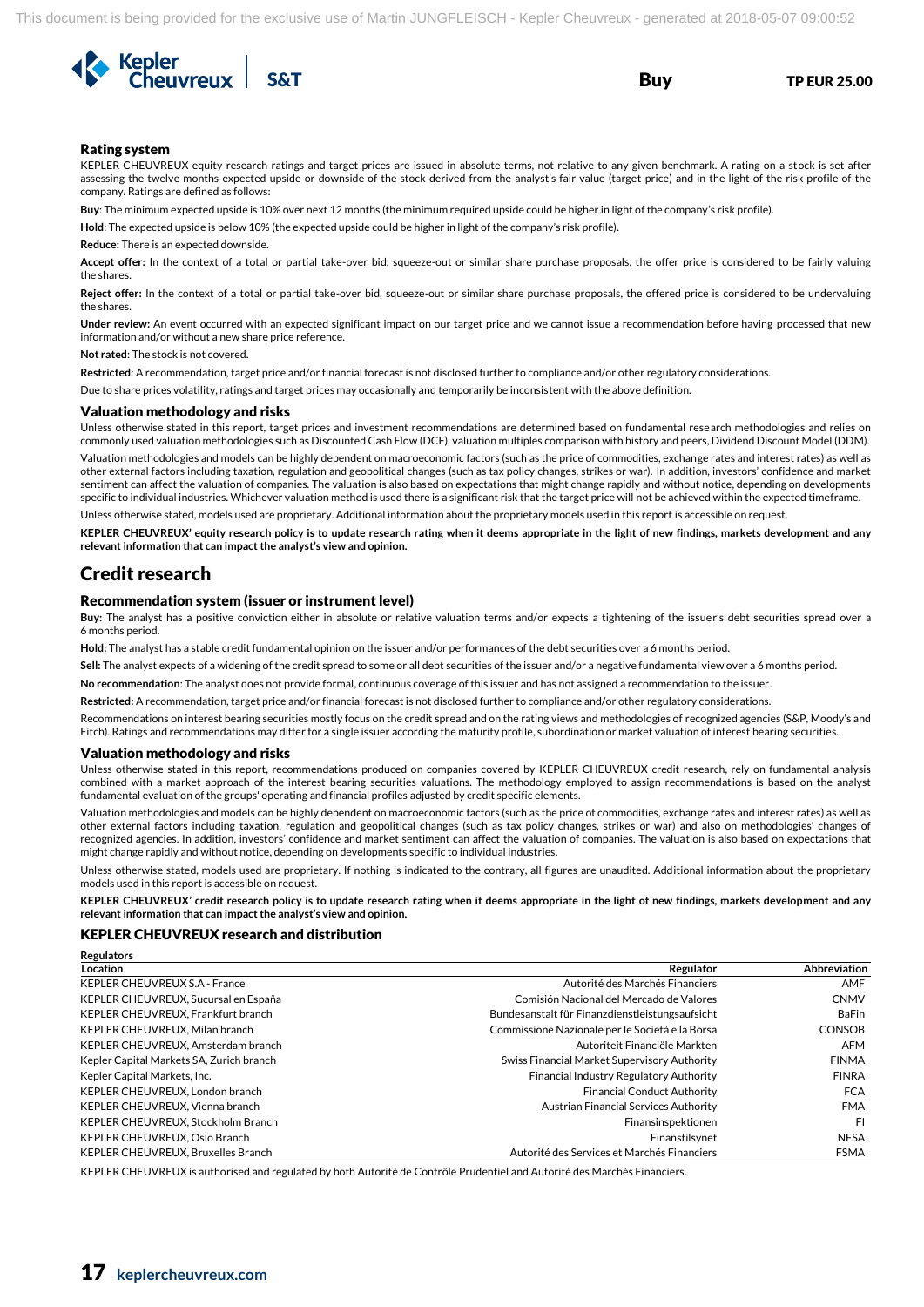

# Legal and disclosure information

### Other disclosures

**This product is not for distribution to retail clients.**

MIFID 2 WARNING: We remind you that pursuant to MiFID 2, it is your responsibility, as a recipient of this research document, to determine whether or not your firm is impacted by the provisions of the Directive 2014/65/EU of the European Parliament and of the Council of 15 May 2014 on markets in financial instruments ("MiFID 2") regarding the unbundling of research and execution (the "MiFID 2 Research Rules"). For any request on the provision of research documents, please send an email to **[crystal.team@keplercheuvreux.com.](mailto:crystal.team@keplercheuvreux.com)**

The information contained in this publication was obtained from various publicly available sources believed to be reliable, but has not been independently verified by KEPLER CHEUVREUX. KEPLER CHEUVREUX does not warrant the completeness or accuracy of such information and does not accept any liability with respect to the accuracy or completeness of such information, except to the extent required by applicable law.

**This publication is a brief summary and does not purport to contain all available information on the subjects covered. Further information may be available on request.**

**This publication is for information purposes only and shall not be construed as an offer or solicitation for the subscription or purchase or sale of any securities, or as an invitation, inducement or intermediation for the sale, subscription or purchase of any securities, or for engaging in any other transaction.**

Any opinions, projections, forecasts or estimates in this report are those of the author only, who has acted with a high degree of expertise. They reflect only the current views of the author at the date of this report and are subject to change without notice. KEPLER CHEUVREUX has no obligation to update, modify or amend this publication or to otherwise notify a reader or recipient of this publication in the event that any matter, opinion, projection, forecast or estimate contained herein, changes or subsequently becomes inaccurate, or if research on the subject company is withdrawn. The analysis, opinions, projections, forecasts and estimates expressed in this report were in no way affected or influenced by the issuer. The author of this publication benefits financially from the overall success of KEPLER CHEUVREUX.

The investments referred to in this publication may not be suitable for all recipients. Recipients are urged to base their investment decisions upon their own appropriate investigations that they deem necessary. Any loss or other consequence arising from the use of the material contained in this publication shall be the sole and exclusive responsibility of the investor and KEPLER CHEUVREUX accepts no liability for any such loss or consequence. In the event of any doubt about any investment, recipients should contact their own investment, legal and/or tax advisers to seek advice regarding the appropriateness of investing. Some of the investments mentioned in this publication may not be readily liquid investments. Consequently it may be difficult to sell or realise such investments. The past is not necessarily a guide to future performance of an investment. The value of investments and the income derived from them may fall as well as rise and investors may not get back the amount invested. Some investments discussed in this publication may have a high level of volatility. High volatility investments may experience sudden and large falls in their value which may cause losses. International investing includes risks related to political and economic uncertainties of foreign countries, as well as currency risk.

To the extent permitted by applicable law, no liability whatsoever is accepted for any direct or consequential loss, damages, costs or prejudices whatsoever arising from the use of this publication or its contents.

### Country and region disclosures

**United Kingdom:** This document is for persons who are Eligible Counterparties or Professional Clients only and is exempt from the general restriction in section 21 of the Financial Services and Markets Act 2000 on the communication of invitations or inducements to engage in investment activity on the grounds that it is being distributed in the United Kingdom only to persons of a kind described in Articles 19(5) (Investment professionals) and 49(2) (High net worth companies, unincorporated associations, etc.) of the Financial Services and Markets Act 2000 (Financial Promotion) Order 2005 (as amended). It is not intended to be distributed or passed on, directly or indirectly, to any other class of persons. Any investment to which this document relates is available only to such persons, and other classes of person should not rely on this document.

**United States:** This communication is only intended for, and will only be distributed to, persons residing in any jurisdictions where such distribution or availability would not be contrary to local law or regulation. This communication must not be acted upon or relied on by persons in any jurisdiction other than in accordance with local law or regulation and where such person is an investment professional with the requisite sophistication to understand an investment in such securities of the type communicated and assume the risks associated therewith.

This communication is confidential and is intended solely for the addressee. It is not to be forwarded to any other person or copied without the permission of the sender. This communication is provided for information only. It is not a personal recommendation or an offer to sell or a solicitation to buy the securities mentioned. Investors should obtain independent professional advice before making an investment.

**Notice to U.S. Investors:** This material is not for distribution in the United States, except to "major US institutional investors" as defined in SEC Rule 15a-6 ("Rule 15a-6"). KEPLER CHEUVREUX has entered into a 15a-6 Agreement with Kepler Capital Markets, Inc. ("KCM, Inc.") which enables this report to be furnished to certain U.S. recipients in reliance on Rule 15a-6 through KCM, Inc.

Each U.S. recipient of this report represents and agrees, by virtue of its acceptance thereof, that it is a "major U.S. institutional investor" (as such term is defined in Rule 15a-6) and that it understands the risks involved in executing transactions in such securities. Any U.S. recipient of this report that wishes to discuss or receive additional information regarding any security or issuer mentioned herein, or engage in any transaction to purchase or sell or solicit or offer the purchase or sale of such securities, should contact a registered representative of KCM, Inc.

KCM, Inc. is a broker-dealer registered with the Securities and Exchange Commission ("SEC") under the U.S. Securities Exchange Act of 1934, as amended, Member of the Financial Industry Regulatory Authority ("FINRA") and Member of the Securities Investor Protection Corporation ("SIPC"). Pursuant to SEC Rule 15a-6, you must contact a Registered Representative of KCM, Inc. if you are seeking to execute a transaction in the securities discussed in this report. You can reach KCM, Inc. at Tower 49, 12 East 49th Street, Floor 36, New York, NY 10017, Compliance Department (212) 710-7625; Operations Department (212) 710-7606; Trading Desk (212) 710-7602. Further information is also available at www.keplercheuvreux.com. You may obtain information about SIPC, including the SIPC brochure, by contacting SIPC directly at 202-371-8300; website: http://www.sipc.org/.

KCM, Inc. is a wholly owned subsidiary of KEPLER CHEUVREUX. KEPLER CHEUVREUX , registered on the Paris Register of Companies with the number 413 064 841 (1997 B 10253), whose registered office is located at 112 avenue Kléber, 75016 Paris, is authorised and regulated by both Autorité de Contrôle Prudentiel (ACP) and Autorité des Marchés Financiers (AMF).

Nothing herein excludes or restricts any duty or liability to a customer that KCM, Inc. may have under applicable law. Investment products provided by or through KCM, Inc. are not insured by the Federal Deposit Insurance Corporation and are not deposits or other obligations of any insured depository institution, may lose value and are not guaranteed by the entity that published the research as disclosed on the front page and are not guaranteed by KCM, Inc.

Investing in non-U.S. Securities may entail certain risks. The securities referred to in this report and non-U.S. issuers may not be registered under the U.S. Securities Act of 1933, as amended, and the issuer of such securities may not be subject to U.S. reporting and/or other requirements. Rule 144A securities may be offered or sold only to persons in the U.S. who are Qualified Institutional Buyers within the meaning of Rule 144A under the Securities Act. The information available about non-U.S. companies may be limited, and non-U.S. companies are generally not subject to the same uniform auditing and reporting standards as U.S. companies. Securities of some non-U.S. companies may not be as liquid as securities of comparable U.S. companies. Securities discussed herein may be rated below investment grade and should therefore only be considered for inclusion in accounts qualified for speculative investment.

Analysts employed by KEPLER CHEUVREUX SA, a non-U.S. broker-dealer, are not required to take the FINRA analyst exam. The information contained in this report is intended solely for certain "major U.S. institutional investors" and may not be used or relied upon by any other person for any purpose. Such information is provided for informational purposes only and does not constitute a solicitation to buy or an offer to sell any securities under the Securities Act of 1933, as amended, or under any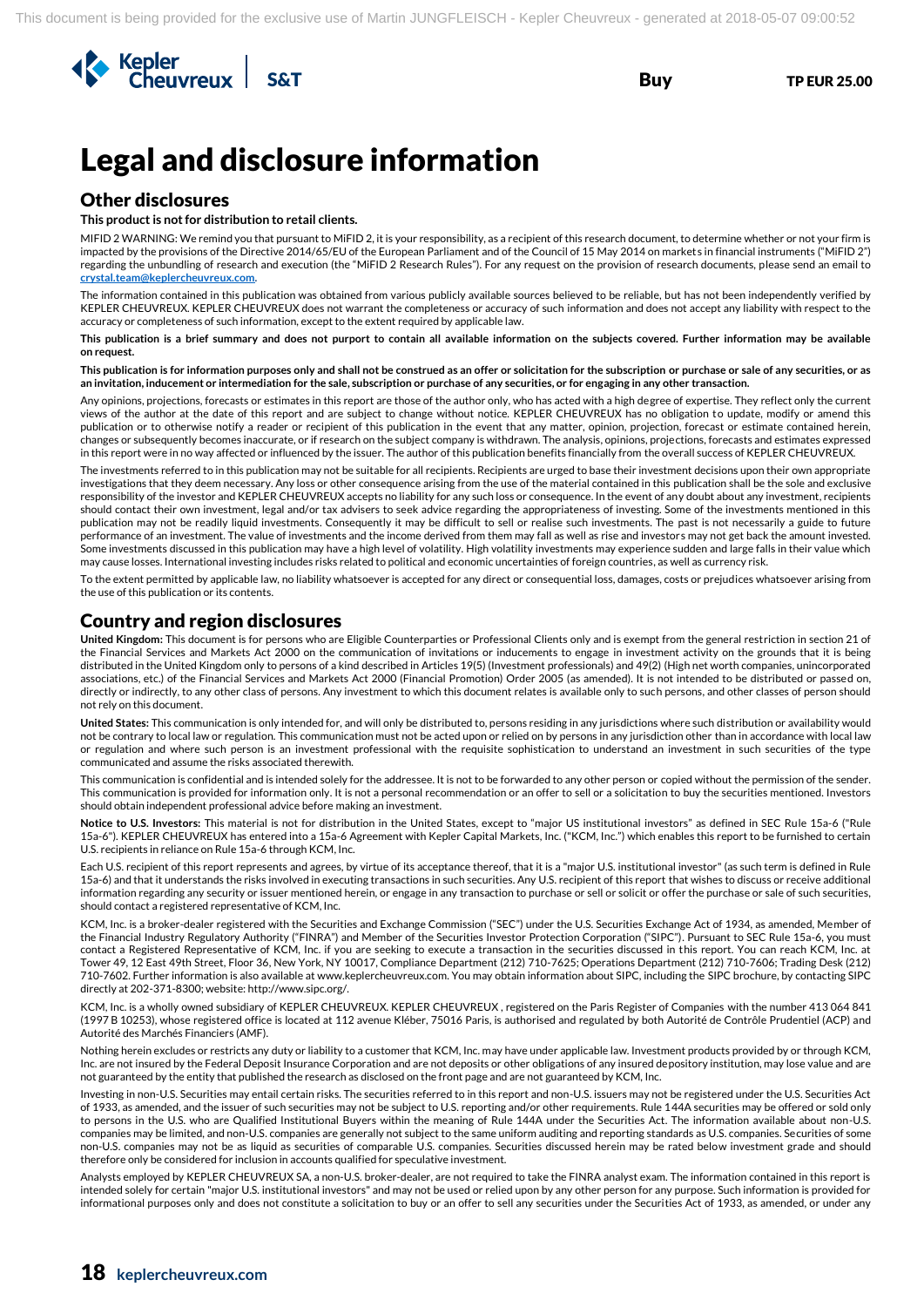

other U.S. federal or state securities laws, rules or regulations. The investment opportunities discussed in this report may be unsuitable for certain investors depending on their specific investment objectives, risk tolerance and financial position.

In jurisdictions where KCM, Inc. is not registered or licensed to trade in securities, or other financial products, transactions may be executed only in accordance with applicable law and legislation, which may vary from jurisdiction to jurisdiction and which may require that a transaction be made in accordance with applicable exemptions from registration or licensing requirements.

The information in this publication is based on sources believed to be reliable, but KCM, Inc. does not make any representation with respect to its completeness or accuracy. All opinions expressed herein reflect the author's judgment at the original time of publication, without regard to the date on which you may receive such information, and are subject to change without notice.

KCM, Inc. and/or its affiliates may have issued other reports that are inconsistent with, and reach different conclusions from, the information presented in this report. These publications reflect the different assumptions, views and analytical methods of the analysts who prepared them. Past performance should not be taken as an indication or guarantee of future performance, and no representation or warranty, express or implied, is provided in relation to future performance.

KCM, Inc. and any company affiliated with it may, with respect to any securities discussed herein: (a) take a long or short position and buy or sell such securities; (b) act as investment and/or commercial bankers for issuers of such securities; (c) act as market makers for such securities; (d) serve on the board of any issuer of such securities; and (e) act as paid consultant or advisor to any issuer. The information contained herein may include forward-looking statements within the meaning of U.S. federal securities laws that are subject to risks and uncertainties. Factors that could cause a company's actual results and financial condition to differ from expectations include, without limitation: political uncertainty, changes in general economic conditions that adversely affect the level of demand for the company's products or services, changes in foreign exchange markets, changes in international and domestic financial markets and in the competitive environment, and other factors relating to the foregoing. All forward-looking statements contained in this report are qualified in their entirety by this cautionary statement.

**France:** This publication is issued and distributed in accordance with Articles L.544-1 and seq and R. 621-30-1 of the Code Monétaire et Financier and with Articles 313 25 to 313-27 and 315-1 and seq of the General Regulation of the Autorité des Marchés Financiers (AMF).

**Germany:** This report must not be distributed to persons who are retail clients in the meaning of Sec. 31a para. 3 of the German Securities Trading Act (Wertpapierhandelsgesetz – "WpHG"). This report may be amended, supplemented or updated in such manner and as frequently as the author deems.

**Italy:** This document is issued by KEPLER CHEUVREUX Milan branch, authorised in France by the Autorité des Marchés Financiers (AMF) and the Autorité de Contrôle Prudentiel (ACP) and registered in Italy by the Commissione Nazionale per le Società e la Borsa (CONSOB) and is distributed by KEPLER CHEUVREUX. This document is for Eligible Counterparties or Professional Clients only as defined by the CONSOB Regulation 16190/2007 (art. 26 and art. 58).Other classes of persons should not rely on this document. Reports on issuers of financial instruments listed by Article 180, paragraph 1, letter a) of the Italian Consolidated Act on Financial Services (Legislative Decree No. 58 of 24/2/1998, as amended from time to time) must comply with the requirements envisaged by articles 69 to 69-novies of CONSOB Regulation 11971/1999. According to these provisions KEPLER CHEUVREUX warns on the significant interests of KEPLER CHEUVREUX indicated in Annex 1 hereof, confirms that there are not significant financial interests of KEPLER CHEUVREUX in relation to the securities object of this report as well as other circumstance or relationship with the issuer of the securities object of this report (including but not limited to conflict of interest, significant shareholdings held in or by the issuer and other significant interests held by KEPLER CHEUVREUX or other entities controlling or subject to control by KEPLER CHEUVREUX in relation to the issuer which may affect the impartiality of this document]. Equities discussed herein are covered on a continuous basis with regular reports at results release. Reports are released on the date shown on cover and distributed via print and email. KEPLER CHEUVREUX branch di Milano analysts is not affiliated with any professional groups or organisations. All estimates are by KEPLER CHEUVREUX unless otherwise stated.

**Spain:** This document is only intended for persons who are Eligible Counterparties or Professional Clients within the meaning of Article 78bis and Article 78ter of the Spanish Securities Market Act. It is not intended to be distributed or passed on, directly or indirectly, to any other class of persons. This report has been issued by KEPLER CHEUVREUX Sucursal en España registered in Spain by the Comisión Nacional del Mercado de Valores (CNMV) in the foreign investments firms registry and it has been distributed in Spain by it or by KEPLER CHEUVREUX authorised and regulated by both Autorité de Contrôle Prudentiel and Autorité des Marchés Financiers. There is no obligation to either register or file any report or any supplemental documentation or information with the CNMV. In accordance with the Spanish Securities Market Law (Ley del Mercado de Valores), there is no need for the CNMV to verify, authorise or carry out a compliance review of this document or related documentation, and no information needs to be provided.

**Switzerland:** This publication is intended to be distributed to professional investors in circumstances such that there is no public offer. This publication does not constitute a prospectus within the meaning of Articles 652a and 1156 of the Swiss Code of Obligations.

**Canada:** The information provided in this publication is not intended to be distributed or circulated in any manner in Canada and therefore should not be construed as any kind of financial recommendation or advice provided within the meaning of Canadian securities laws.

**Other countries:** Laws and regulations of other countries may also restrict the distribution of this report. Persons in possession of this document should inform themselves about possible legal restrictions and observe them accordingly.

**None of the material, nor its content may be altered in anyway, transmitted to, copied or distributed to any other party, in whole or in part, unless otherwise agreed with KEPLER CHEUVREUX in writing.**